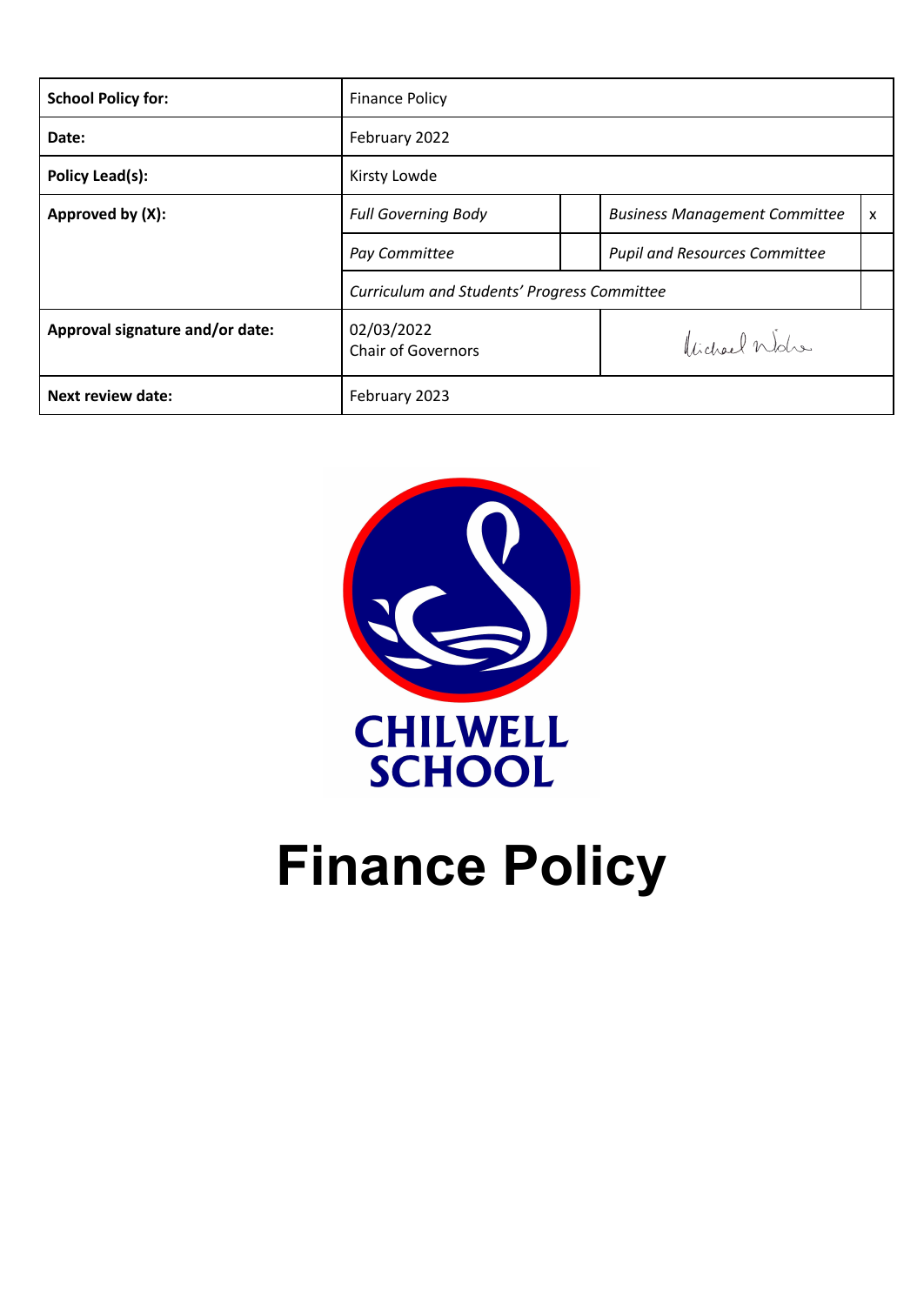# **CHILWELL SCHOOL FINANCE POLICY**

- Introduction
- Organisation of responsibility and accountability
- Financial planning and budget monitoring
- Internal financial controls
- Purchasing
- Income
- Banking
- Personnel and payroll
- Petty cash
- VAT and taxation
- Security of assets, stock and other property
- Insurance
- Data security
- School and other private funds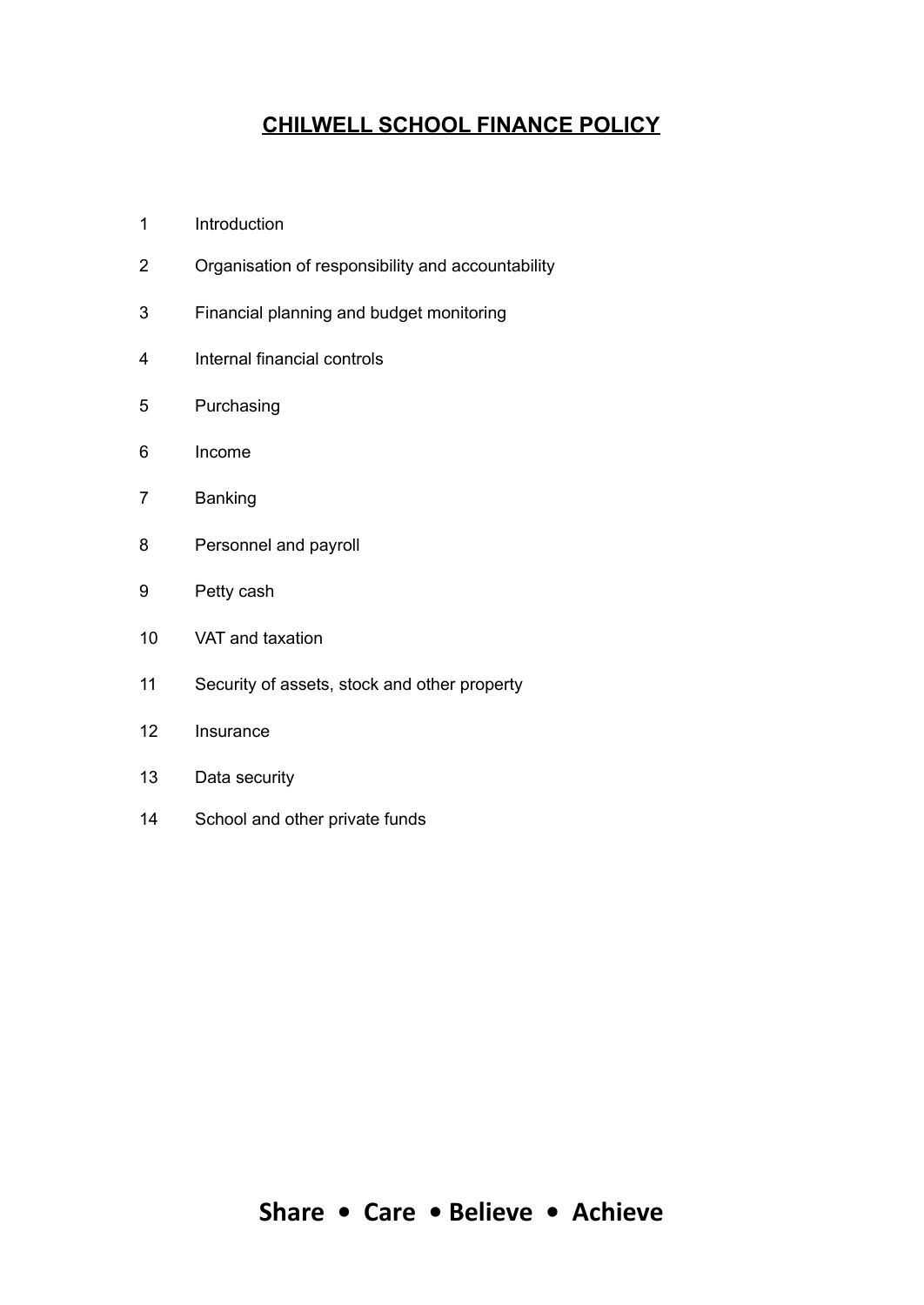## 1 **INTRODUCTION**

The Governing Body recognises the need for good financial control over the schools' resources and has formulated this policy in order to achieve the standards of financial management as outlined in Ofsted guidelines, the DfE Schools Financial Value Standard and to ensure compliance with the Nottinghamshire Scheme for Financing Schools.

The key standards to be achieved are:

- The financial responsibilities of the Governing Body, its committees, the Head Teacher and staff should be clearly defined and limits of delegated authority established.
- The budget should reflect the schools prioritised educational objectives as set out in the School Improvement / Development Plan, seek to achieve value for money and be subject to regular, effective monitoring.
- The school should establish sound internal financial controls to ensure the reliability and accuracy of its financial transactions.
- In accordance with section 2.6 of the LA Scheme for Financing Schools, the school should ensure that a professional internal audit of its financial arrangements takes place at a frequency determined by the Corporate Director, Environment & Resources and Corporate Director, Children, Families & Cultural Services and that adequate budget provision is made for this service.
- The school should ensure that purchasing arrangements achieve the principles of best value.
- All income due to the school should be identified and collected. All collections should be receipted, recorded and banked promptly.
- The school should properly control the operation of bank accounts and reconcile bank balances with the accounting records.
- There should be efficient procedures in place for the administration of personnel matters, including payroll where applicable.
- The school should control the use of petty cash.
- The school should ensure that it complies with VAT and other applicable tax regulations.
- Stocks, stores and other assets should be recorded and adequately safeguarded against loss or theft.
- The school should be adequately insured against exposure to risks.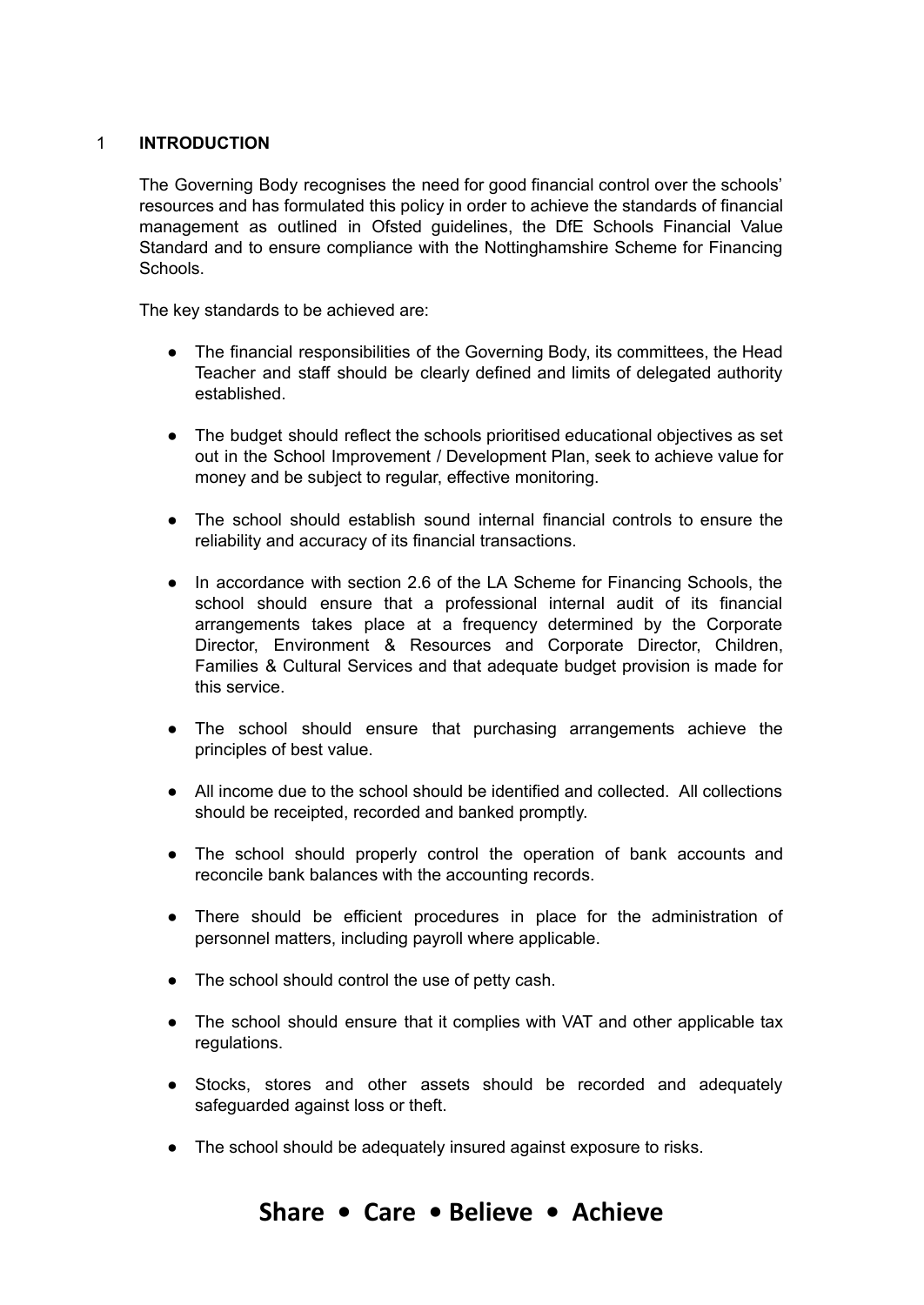- The Governing Body and Head Teacher should be satisfied that they are meeting the requirements of the 2018 Data Protection Act and any subsequent regulations and amendments.
- School voluntary funds should be administered as rigorously as public funds.

## **2 ORGANISATION OF RESPONSIBILITY & ACCOUNTABILITY**

## 2.1 **Full Governing Body**

#### **Membership as at** *21/02/2022*

#### *Chair: Mr Michael Wisher*

*Members: Claire Kay, Greg Marshall, Siobhan Neary, Andy Palmer, David Phillips (Headteacher), Kcarrie Valentine, Andrew Widdowson, Nick Wilson, Nikkie Ellis, Fran McKay*

#### *Quorum: 6*

**(The quorum for full governing body meetings is 50% rounded up to the nearest whole number) of the governors in post).**

#### **Role:**

The Governing Body has a strategic role in determining the educational and financial priorities of the school, ensuring that the financial resources delegated to it are used effectively and that adequate internal controls are maintained over these.

#### **Responsibilities:**

- To fulfil the statutory responsibility for the administration of financial management within the school.
- To formulate the written description of financial systems and procedures and ensure that these comply with the Nottinghamshire Scheme for Financing Schools.
- To undertake an annual review of the Finance Policy.
- To set out in writing the roles and responsibilities of the Governing Body, its committees, the Head Teacher and *other relevant staff (e.g. Business Manager, Finance Officer, cost centre budget holders)* in relation to financial decision making in a Finance Policy.
- To undertake an annual review of the agreed roles and responsibilities by completing the School Governors' Decision Planner.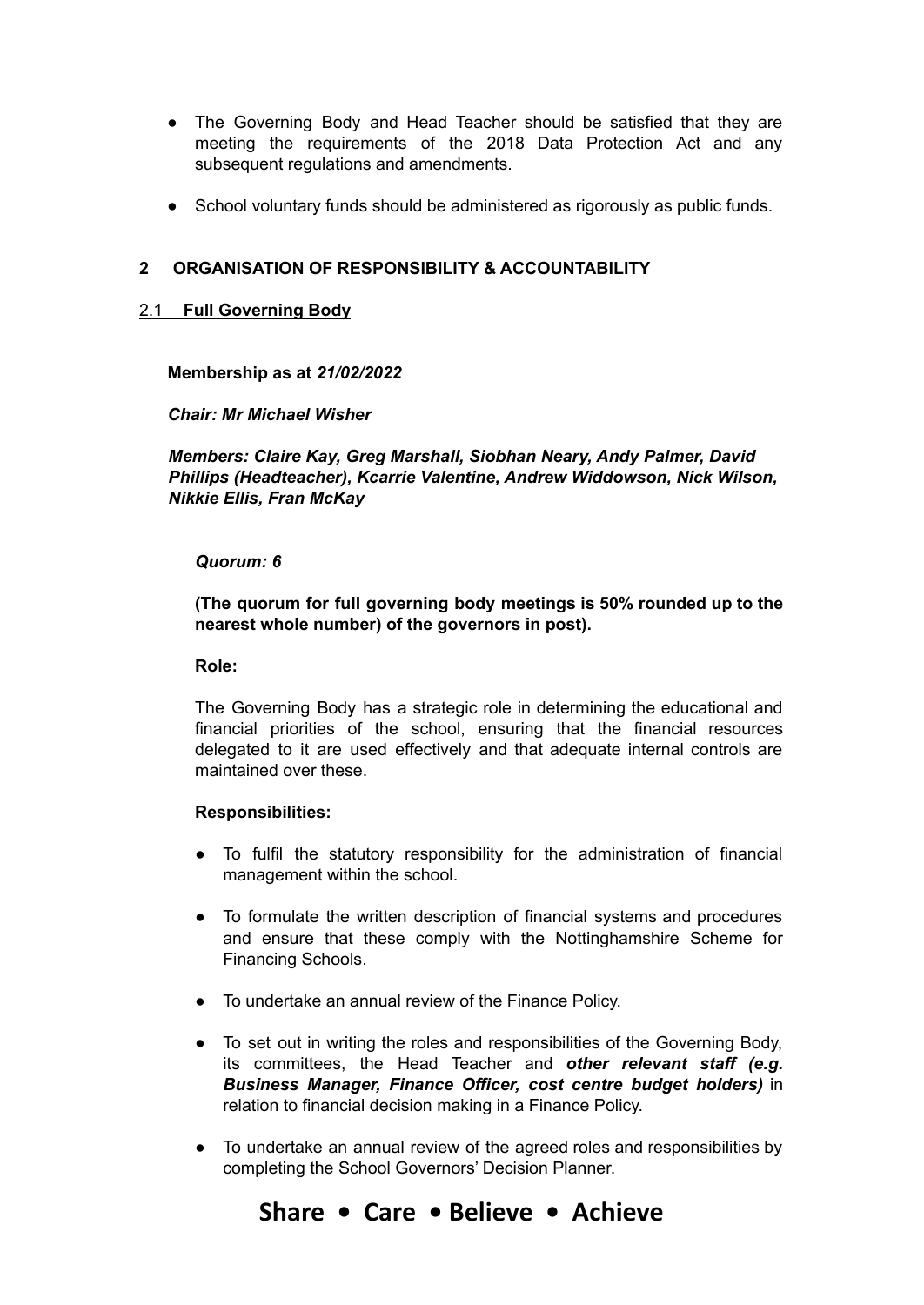- To set up a Business Management Committee to consider strategic financial issues on behalf of the Governing Body, and to review the committee's remit and membership on an annual basis.
- To establish the financial limits of delegated authority to enter into commitments, to authorise invoices and the subsequent payment of these (e.g. cheques, BACS).
- To approve the financial procedures within the school and ensure that they comply with the Nottinghamshire Scheme for Financing Schools.
- To establish a register of business interests of governors, the Head Teacher and any other staff who have the ability to influence financial decisions, to ensure that it is open to inspection and to oversee its maintenance through an annual review and/or update.
- To ensure that the priorities, aims and objectives are outlined in the School Improvement / Development plan and are costed and clearly linked to the annual Budget Plan.
- To approve the annual Budget Plan and ensure that it is submitted to the LA by the required deadline.
- To approve the annual CFR governors' outturn statement and the proposed use of surplus balance in excess of recommended limits and (where relevant) ensure that the Intended use of Balances Return is submitted to the LA by the required deadline.
- To determine the level of detail, minimum frequency and general format of financial information to be provided to the Governing Body, especially in relation to budget monitoring reports.
- To report suspected financial irregularities to the Corporate Director, Children, Families & Cultural Services without delay, and as necessary convene disciplinary panels to consider the findings of investigations.
- To respond promptly to any recommendations made in audit reports and monitor the progress of any remedial action identified.
- To approve the writing off of irrecoverable debts up to (£500) and the disposal of surplus and damaged equipment.
- To ensure that the school is able to demonstrate compliance with the DfE Schools Financial Value Standard (SFVS) in line with the timetable determined by the DFE.
- To approve (and minute the approval of) the school's completed SFVS.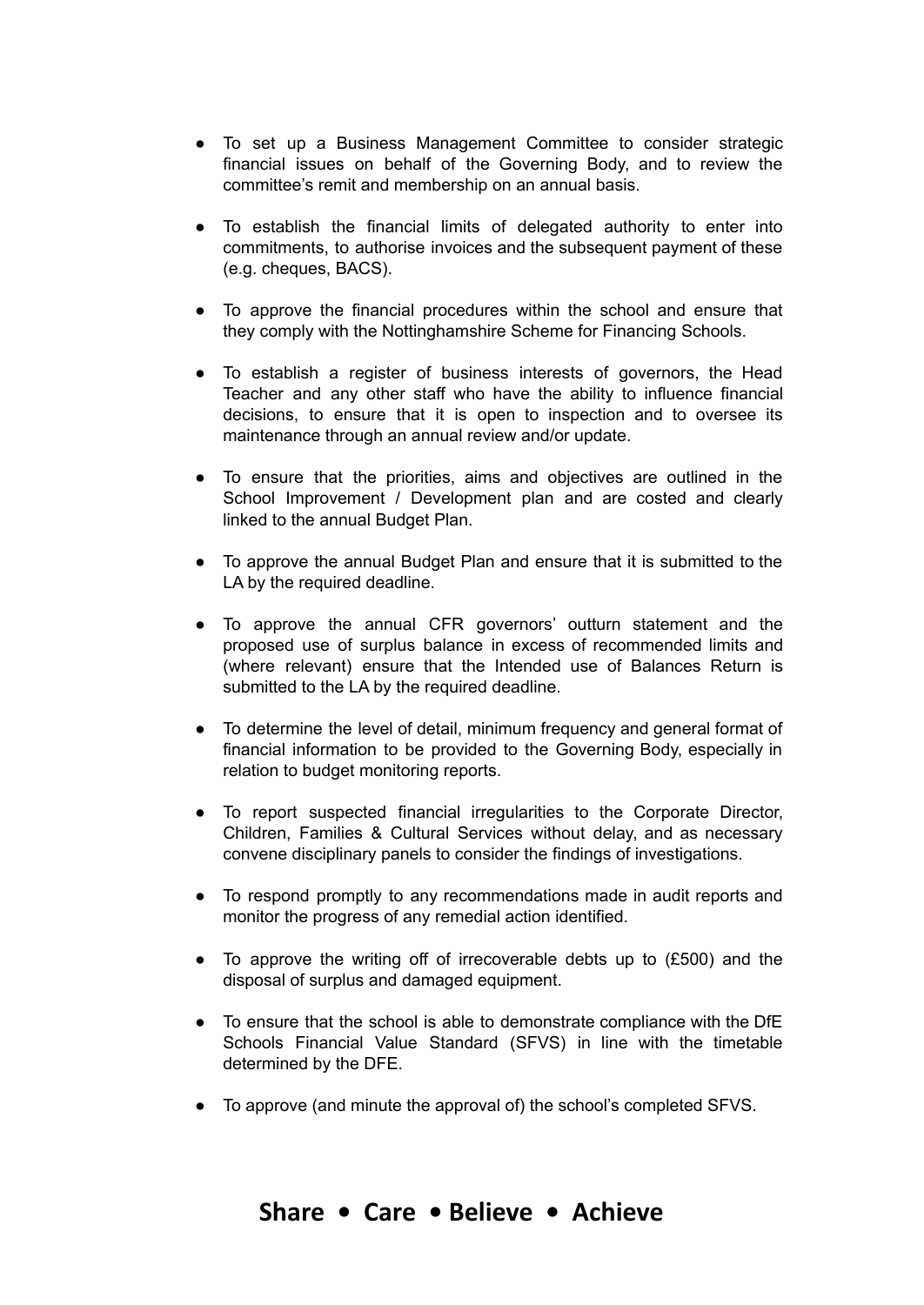#### **2.2 Business Management Committee**

**Membership as at** *25/02/2021*

*Chair: Greg Marshall*

*Members: Claire Kay, Greg Marshall, Siobhan Neary, Andy Palmer, David Phillips (Headteacher), Kirsty Lowde (co-opted), Andrew Widdowson, Michael Wisher, Nikkie Ellis*

#### *Quorum:3*

*(The minimum quorum for a committee is 3 governors but the full governing body may set this at a higher level if it wishes).*

#### **Role:**

The Governing Body of *Chilwell School* has delegated the responsibilities as agreed in the School Governors' Decision Planner as outlined below to its Finance committee.

All delegated decisions will comply with the Nottinghamshire Scheme for Financing Schools.

#### **Responsibilities**:

- To oversee the preparation of the school's annual budget plan in accordance with the priorities within the school improvement plan (including the staff complement), for determination by the full Governing Body.
- Review the completed mid-year reforecast return (to be submitted to Schools Finance by 30<sup>th</sup> November) and note impact of any changes to the projected carry-forward
- To monitor expenditure and income by receiving regular reports from the Head Teacher comparing expenditure to the original budget set, and report back to the full Governing Body.
- To approve virements at the level specified in the school's agreed financial procedures and in accordance with the levels of delegation agreed by the full Governing Body.
- To operate the Governing Body's arrangements for obtaining quotations and inviting tenders in accordance with section 2.10 of the Nottinghamshire Scheme for Financing Schools.
- To approve leasing arrangements after consultation with Schools Finance.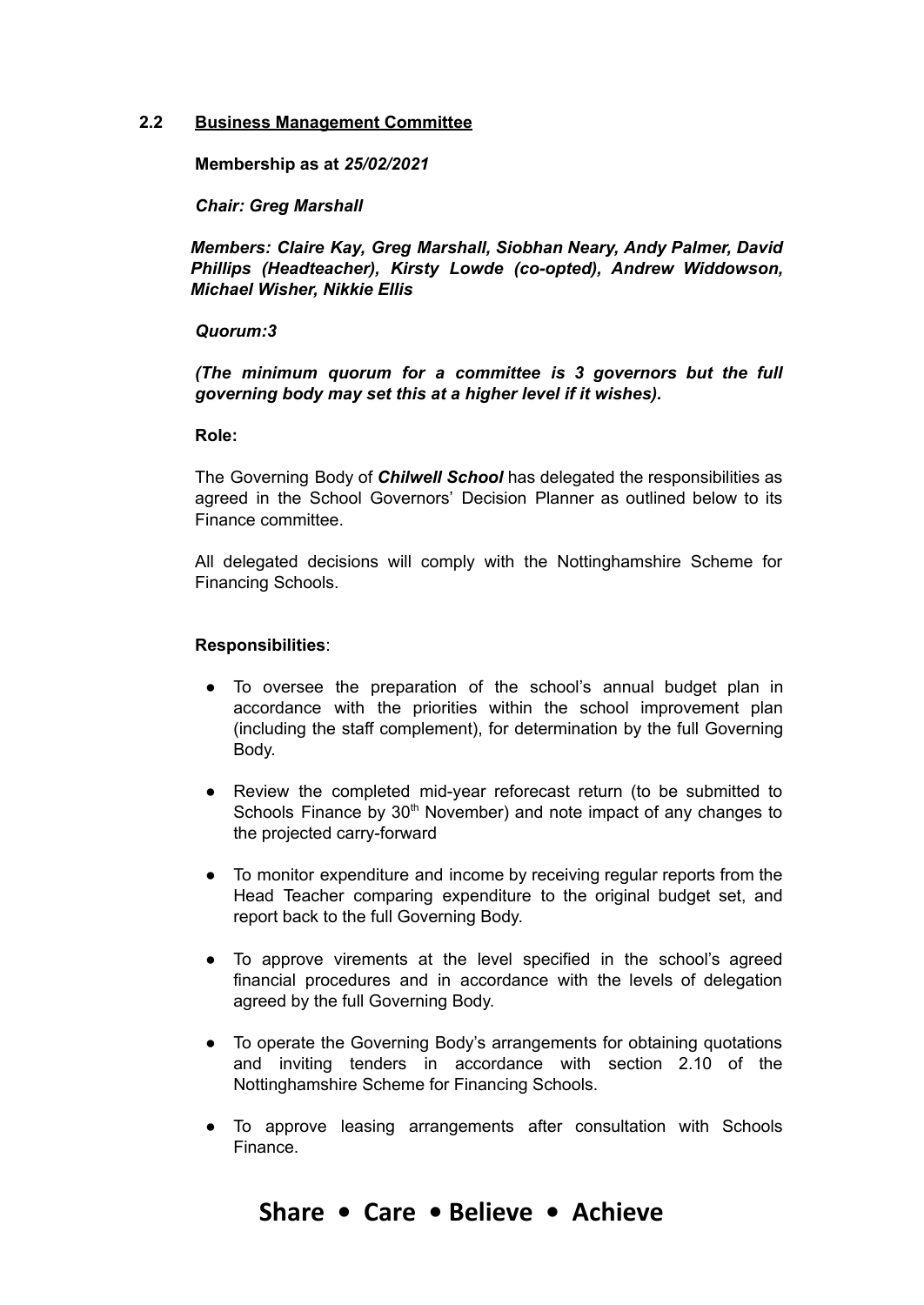- To ensure the maintenance of the inventories and security of assets and to approve in writing the method of disposal and the deletion of items from the inventory.
- To ensure that the income from the sale of any assets is managed in line with section 5.4 of the Nottinghamshire Scheme for Financing Schools.
- To formulate and recommend to the Governing Body a charging and lettings policy in line with the LA policy.
- To formulate and recommend to the Governing Body a charging and remissions policy for activities.
- To determine arrangements regarding petty cash.
- To determine the arrangements for the school fund accounts, for the annual audit of these and approval of the annual audit certificate.
- To determine insurance arrangements.
- To determine matters relating to building maintenance, health and safety and lettings outside school hours in accordance with the Governors' delegated responsibilities.
- To report appropriate financial information to parents in a format approved by the Governing Body.

# **2.3 The Head Teacher**

## *Head Teacher Mr David Phillips (from September 2018)*

## **Role:**

To ensure that sound systems of internal control are in place and are implemented. To ensure that the financial administration of the school operates within the Nottinghamshire Scheme for Financing Schools. In the absence of the Head Teacher, responsibilities outlined below will be delegated to the Deputy Head Teacher*.*

## **Responsibilities:**

- To ensure that the annual budget plan is prepared and completed for the Governing Body's approval.
- To ensure that the School Improvement / Development Plan priorities are properly costed and clearly linked to the school's budget plan.
- To ensure that the budget monitoring exercises are completed on a monthly basis.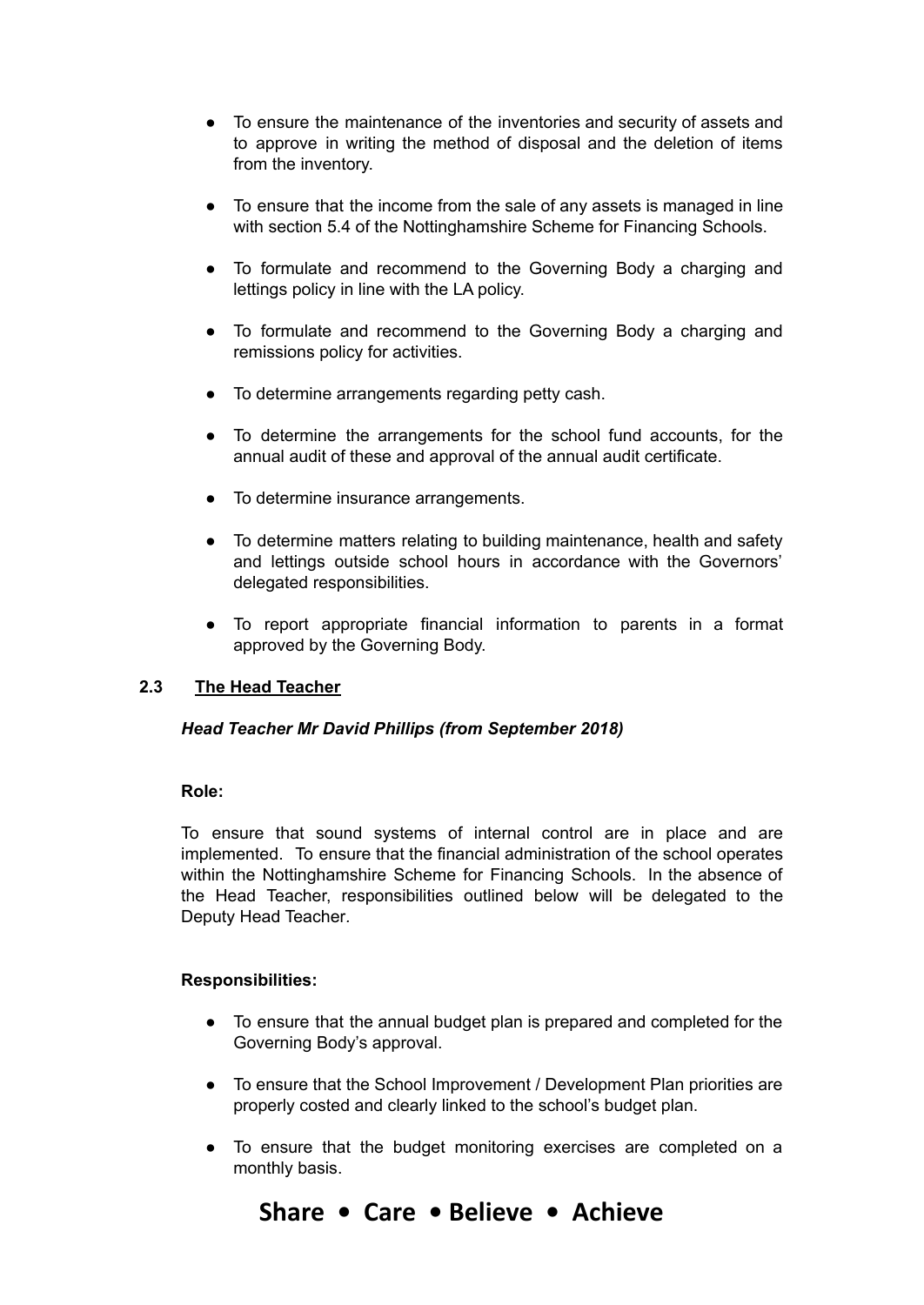- To monitor the cash flow.
- To provide reports to the Governing Body on at least a termly basis on the financial position of the school. These should be in a format approved by the Governing Body and report any variations in expenditure against the approved budget plan.
- To oversee the day to day management of the school's financial administration, ensure that sound systems of internal control exist over these and ensure that they comply with the Nottinghamshire Scheme for Financing Schools.

To report suspected bank and/or cheque fraud to the Senior Finance Business Partner – Public Health and Schools.

- To consider and respond promptly to recommendations made in audit reports and advise the Governing Body of any remedial action to be implemented.
- To authorise orders, invoices and payments up to the limits agreed by the Governing Body as outlined in section 5 of this policy.
- Organisation of personnel in respect of financial administration, also ensuring that there are satisfactory contingency arrangements, particularly in the absence of key staff.
- To submit required returns to the Local Authority in line with published deadlines.
- To ensure that where budgets are delegated to a cost centre or departmental level that they operate within a similar control regime in respect of budget monitoring and reporting.

## **2.4 The** *Business Manager and Finance Team*

#### **Structure as at** *21/02/2022:-*

#### **Business Manager, Finance Officer**

#### **Role**:

To implement the finance policy and procedures agreed by the Governing Body and Head Teacher and to process financial transactions and activities in line with these. To maintain the school accounting system and to monitor the budget on a day to day basis.

#### **Responsibilities:**

- To undertake responsibility for the day to day administration of the schools' financial administration including:
	- Ordering goods
	- Authorising orders (up to limits of delegated authority)
	- Receiving goods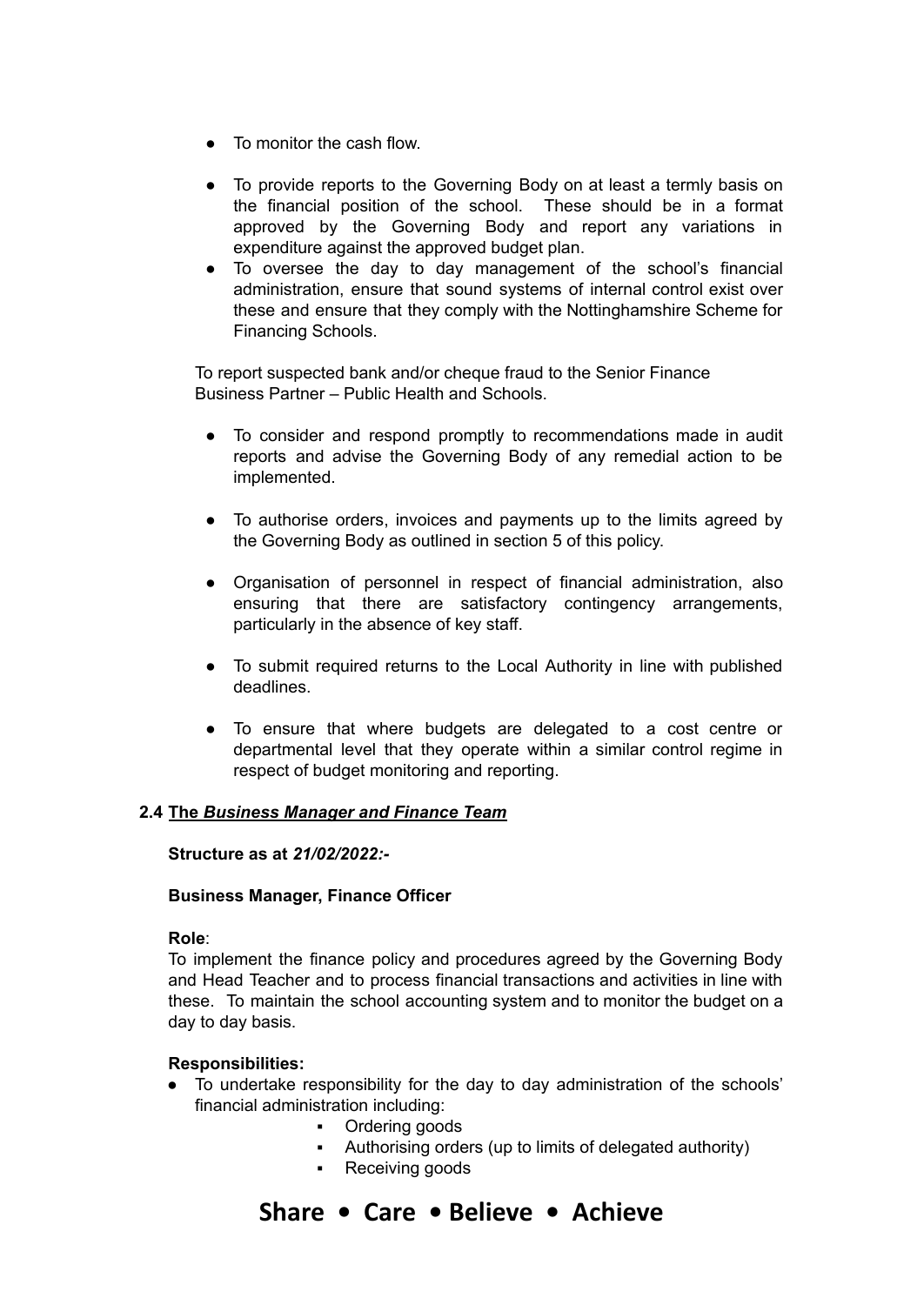- **Processing invoices**
- Authorising invoices (up to limits of delegated authority)
- Processing cheques to suppliers
- Signing cheques (up to limits of delegated authority)
- Payroll notifications and claims
- Staffing returns
- Monthly reconciliation of expenditure (pay and non-pay)
- Banking of income
- Maintenance of the petty cash account
- Maintenance of the School Fund accounts (including receipts and payments)
- To provide monthly monitoring information to the Governing Body, Head Teacher and Cost Centre budget holders.
- To submit returns required by the Local Authority by the prescribed deadlines as outlined in the LA Scheme for Financing Schools including the annual budget plan, re-forecast return, surplus balance (B02) return, monthly VAT reports*,* monthly REC1s, quarterly bank statements and un-reconciled transaction listings.
- To monitor the cash flow position of the school and report to the Head Teacher on a regular basis.
- To assist the Head Teacher in the preparation of the annual budget plan.
- To maintain the school accounts, reports and records in accordance with the Nottinghamshire Scheme for Financing Schools.
- To maintain the school fund accounts in accordance with the Internal Audit Service publication 'Managing School Funds', and to prepare the annual school fund audit certificate.

# **2.5 Cost Centre Budget Holders**

## **Structure as at 21/02/2022***:-*

*See Appendix 1*

**Role:**

To undertake the effective and efficient management of and to remain accountable for, the resources delegated to them by the Governing Body / Head Teacher.

## **Responsibilities:**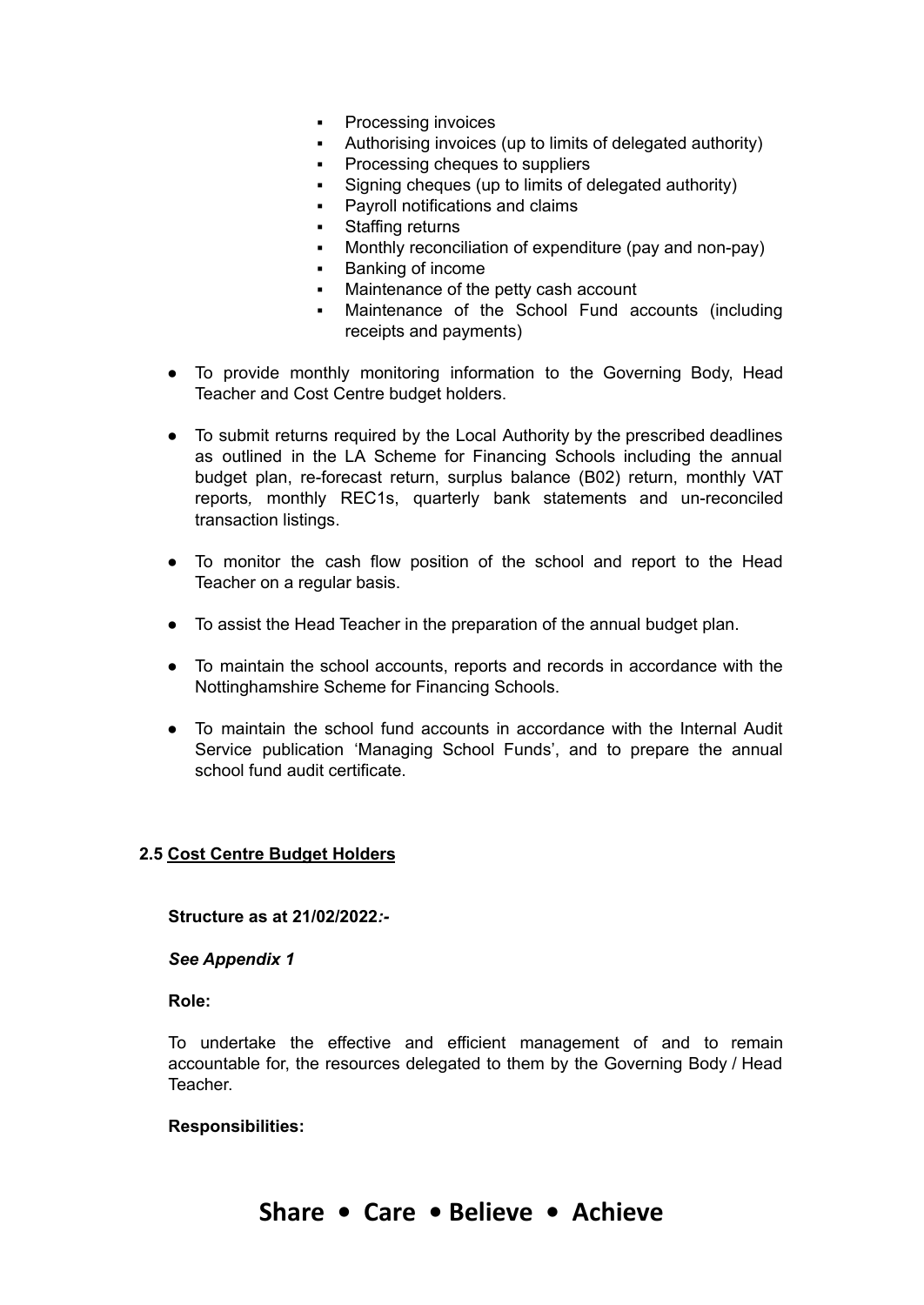- To undertake the day to day monitoring and control of budgets delegated to them.
- To ensure that any goods/services purchased from the delegated budget are done so in accordance with the schools financial management procedures and the Nottinghamshire Scheme for Financing Schools.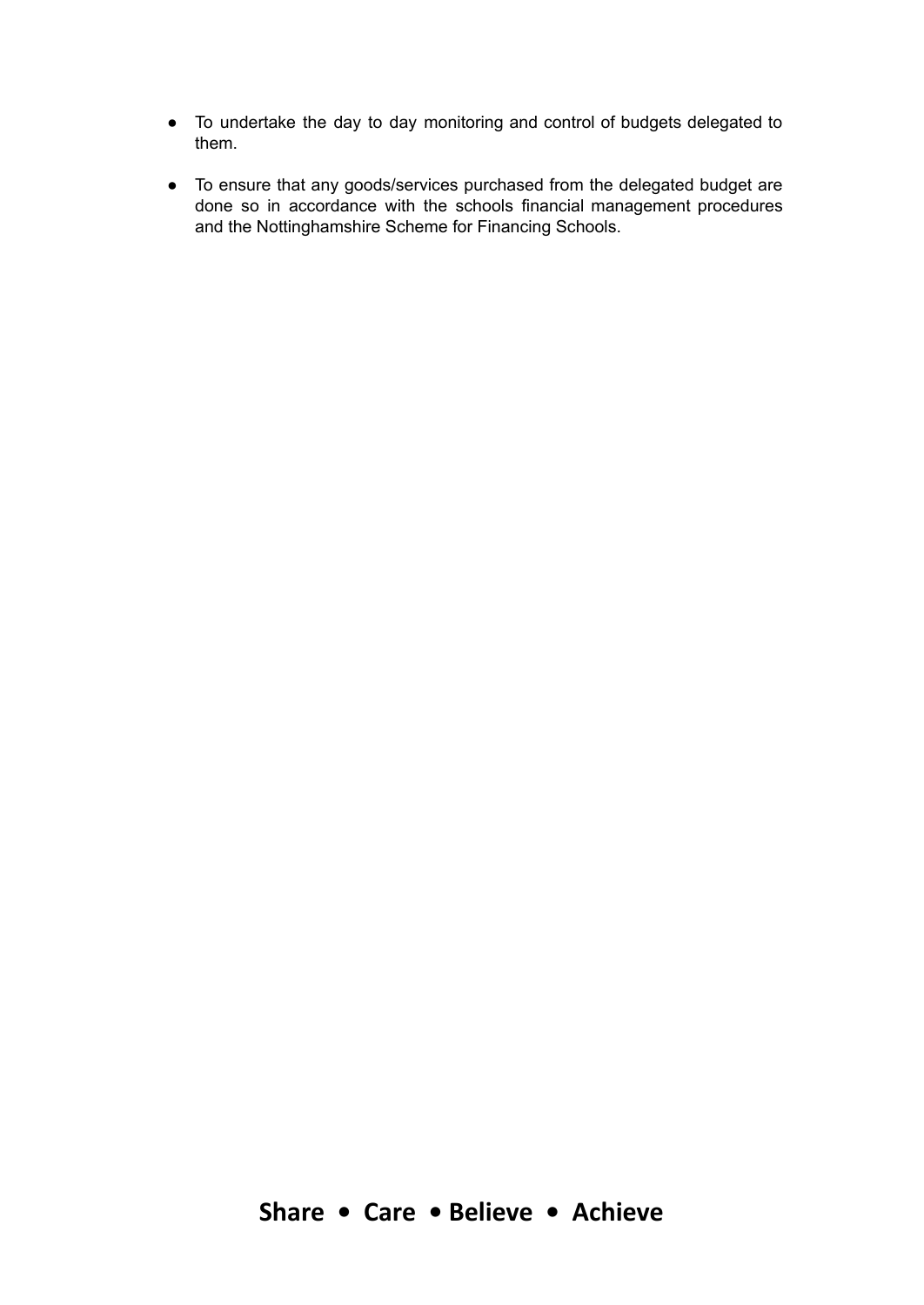# 3 **FINANCIAL PLANNING & BUDGET MONITORING**

3.1 The school has a written statement of its aims and objectives and this forms the basis for constructing budget plans.

3.2 The school has both medium term educational (School Improvement / Development) and budget plans which outline the areas of priority with regards to spending, showing how the use of resources is linked to the achievement of the school's goals.

3.3 The Governing Body has established a formal procedure for planning the School Improvement /Development plan and the budget and has set out a timetable for the process.

## *The timetable can be found in Appendix 2 of this policy***.** *Please insert your own budget planning timetable if applicable.*

3.4 The Business Manager will prepare estimates of expenditure and income in good time for consideration and approval by the Governing Body within the time scale outlined in the budget planning timetable outlined in *Appendix 2*

3.5 The Governing Body will ensure that planned expenditure does not exceed the available budget allocation during budget reviews.

3.6 The Head Teacher will forward details of the approved budget to the Governing Body for timely consideration and will also alert the Governing Body of any subsequent changes to the budget.

3.7 The Governing Body / Head Teacher should report to the LA on the intended use of any balances as prescribed in Section 4 of the Nottinghamshire Scheme for Financing Schools by 31<sup>st</sup> May each year.

3.8 The Governing Body should ensure that the main elements of the school's budget are subject to a periodic review to ensure that the school works within the principles of Best Value and that historic spending patterns are not repeated without challenge.

3.9 The school operates a system of budget profiling and cash flow forecasting to take account of likely spending patterns and the Head Teacher will ensure that this is made available to the Governing Body at all planned budget review meetings.

3.10 The Head Teacher / Business Manager will provide a report on expenditure, including items committed but not yet paid, and reconciled against Local Authority records, at each budget review meeting as shown on the timetable in *Appendix 2.* This report should include details on any significant variances against the approved Budget Plan and where necessary any remedial action plans and monitor the expenditure on the initiatives set out in the School Improvement / Development plan.

3.11 The Head Teacher is authorised by the Governing Body to appoint a budget manager for any department as appropriate within the school and may delegate the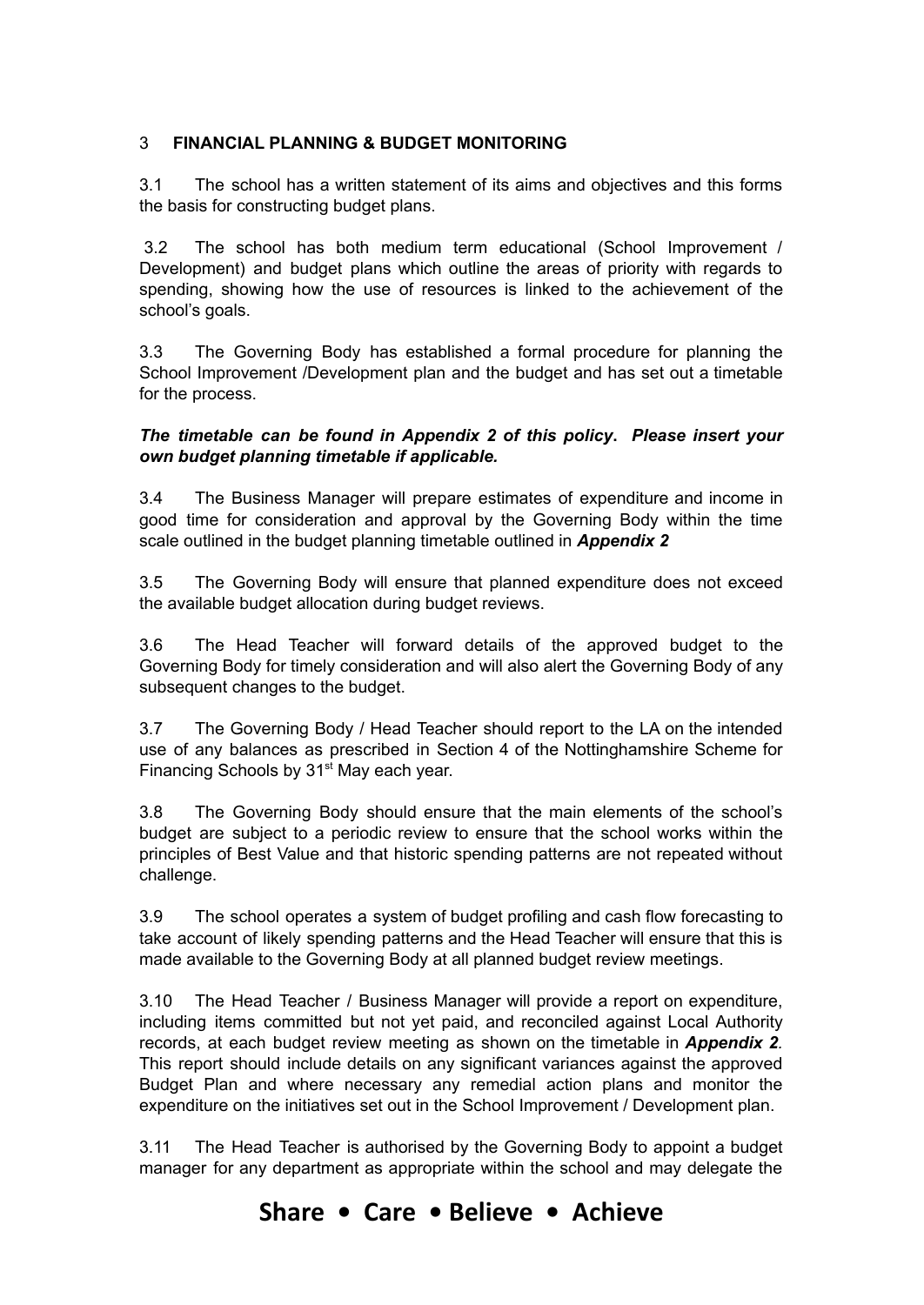responsibility to spend within a department's annual budget allocation to the department's appointed budget manager.

3.12 The Head Teacher / Business Manager will provide department budget managers access to regular reports on spending and these will be reviewed with the Head Teacher / Bursar periodically or as deemed appropriate.

3.13 The Head Teacher / Business Manager will ensure that the Governing Body is made aware of all virements made.

3.14 The Head Teacher and the Governing Body will assess the progress made against the stated objectives in the School Improvement / Development plan according to the timetable given in *Appendix 2***.**

3.15 The Head Teacher will periodically consult the Governing Body and relevant staff to ensure that the financial and management information issued is relevant, timely, reliable and understandable. This review will be conducted at least annually.

3.16 The Head Teacher will report any proposal for policy changes which significantly affect the expenditure or income budgets at the next Finance Committee meeting.

3.17 The Head Teacher will ensure that the capital expenditure limits as set by the LA are not exceeded without written approval from the LA.

3.18 Where written approval is sought by the Head Teacher to place a high value order or enter into a contract, the Governing Body will be informed of the amount and reason for the expenditure.

## **4 INTERNAL FINANCIAL CONTROLS**

- 4.1 The Governing Body will ensure that there are written descriptions of all the school financial systems and procedures. These should be kept up to date and all relevant staff trained in their use.
- 4.2 The Head Teacher will ensure that appropriate cover is available in the absence of key personnel to ensure that financial control is maintained.
- 4.3 The Head Teacher will ensure that as far as possible the duties of staff relating to financial administration are distributed so that at least two people are involved. The work of one person should act as a check on the work of the other. All checks should be fully documented.
- 4.4 The Head Teacher will ensure that proper accounting records are maintained and held securely. Financial documents will be retained in accordance with Annex A of the Nottinghamshire Scheme for Financing Schools.
- 4.5 An audit trail of all financial transactions will be maintained from original documentation to the accounting records, and vice versa.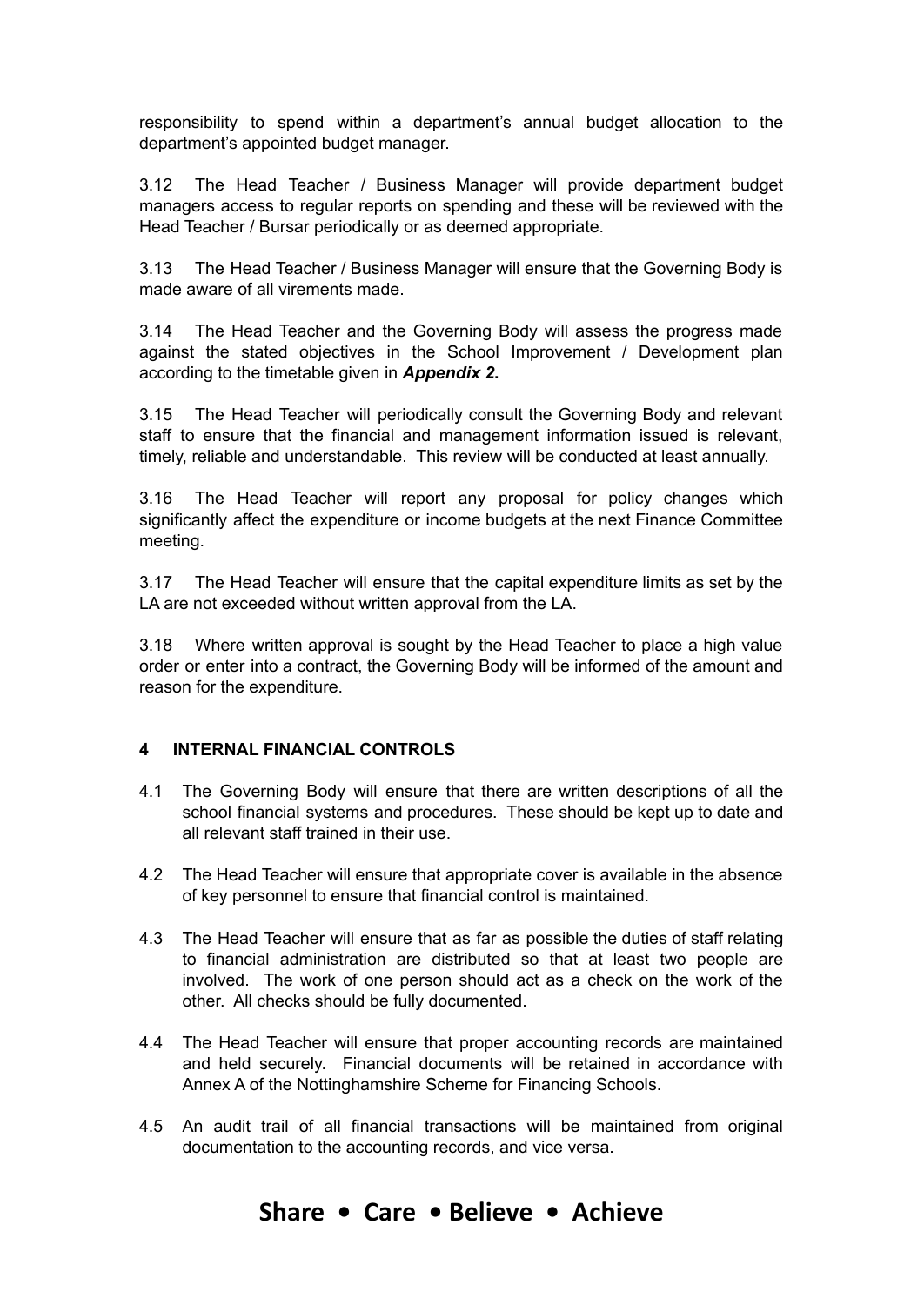- 4.6 Alterations to documents will be made clearly in permanent ink, initialled and dated. The use of correction fluids or erasure of information is not permitted.
- 4.7 Accounting records will be properly and securely maintained and access to these will only be permitted to authorised staff. The Head Teacher will determine who is authorised to access the records.
- 4.8 The Head Teacher will ensure that expenditure from ring fenced sources of funding are used for their intended purposes and are identifiable within the school accounts and supporting records.
- 4.9 The Governing Body should ensure that a professional internal audit takes place on the financial arrangements of the school at least every 3 years. Schools will be notified by NCC Internal Audit Services in January if they are scheduled for an audit in the next financial year.
- 4.10 The internal audit provider selected must be CCAB qualified, have all relevant insurances and professional indemnities and carry out their work in compliance with the-Public Sector Internal Audit Standards.
- 4.11 Where a provider other than NCC Internal Audit Services is chosen, the details of the organisation selected must be notified to the Head of Internal Audit. A copy of the final audit report and the school's responses to the recommendations made must also be forwarded to NCC Internal Audit Services within four weeks of receiving the report.

## 5 **PURCHASING**

5.1 Before any orders are placed, the person responsible for placing the order will ensure that the school is achieving value for money. Consideration will be given to price, quality and fitness for purpose.

5.2 The financial limits of delegated authority as approved by the Governing Body for entering into commitments and ordering goods and services per order are as detailed below:-

| <b>Head Teacher</b>     | £25,000 |
|-------------------------|---------|
| <b>Business Manager</b> | £5.000  |
| <b>Faculty Heads</b>    | £1,000  |

5.3 With the exception of examination fees expenditure above the Head Teacher's delegated authority, must be approved by the Finance Committee and formally recorded in the minutes of the meeting.

5.4 All orders must be signed by an authorised member of staff per the list in section 5.2 subject to their authorised delegated level other than where the expenditure has been approved by Governors and their approval formally recorded in the minutes. The signatory should be satisfied that the goods or services ordered are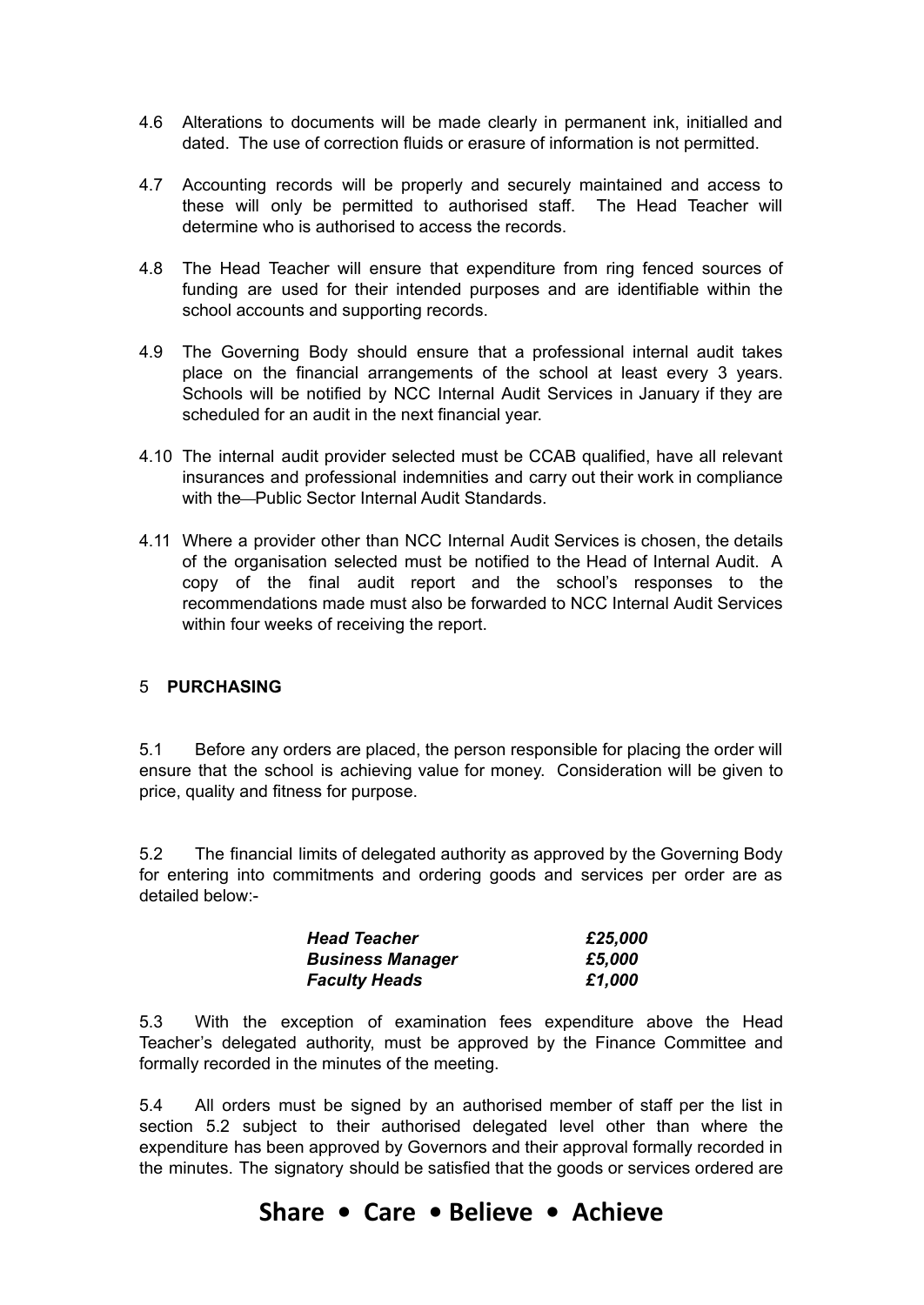appropriate and necessary, that there is adequate budgetary provision and that quotation / tendering procedures have been followed.

5.5 All intended purchases with an estimated value of £25,000 or more must be awarded by one of the following methods:-

- **•** open competitive tendering by an advertisement in at least one local newspaper and an appropriate trade journal;
- selective tendering from at least three recognised sources known to be suppliers of the goods and/or and services in question;
- such other arrangements made with the prior written approval of the Chief Executive and the Corporate Director, Environment & Resources.

5.6 All intended purchases or contracts for supplies and services with an estimated value above £181,302 (January 2018) or more must observe European Union law and must be advertised in the Official Journal of the European Union. Advice should be obtained from the Assistant Chief Executive in order that the relevant European Directives are complied with.

5.7 Purchases or contracts with an estimated value of between £5,000 and £25,000 can be awarded by one of the methods described above or by inviting at least 3 alternative written offers or quotations. In circumstances where obtaining 3 quotations is impractical the reasons for not following these procedures must be reported to the Governing Body and recorded in the minutes of the meeting.

5.8 For purchases of less than £5,000, the Governing Body will make the most suitable arrangements for the ordering of works, goods and services or disposal of equipment and goods but will obtain alternative offers or quotations wherever possible.

5.9 All contracts, orders and purchases with an estimated value of £25,000 or more will be subject to a decision of the full Governing Body and recorded in the minutes of the meeting.

5.10 The Governing Body will be informed of all instances where a quotation has been accepted that is not the lowest or most financially advantageous option available. This will be recorded in the minutes of the meeting.

5.11 The purchasing of works, goods or services can be entered into without the tendering or quotation procedures described above if the order or contract is placed with a department of the County Council.

5.12 Official prior pre-numbered orders must be raised for all works, goods and services (with the exception of utilities, rents, rates and petty cash payments). Where urgency requires a telephone order, this should be subject to the procedures outlined above and an official order raised at the earliest opportunity as confirmation to commit the expenditure, and to ensure financial commitments are recorded.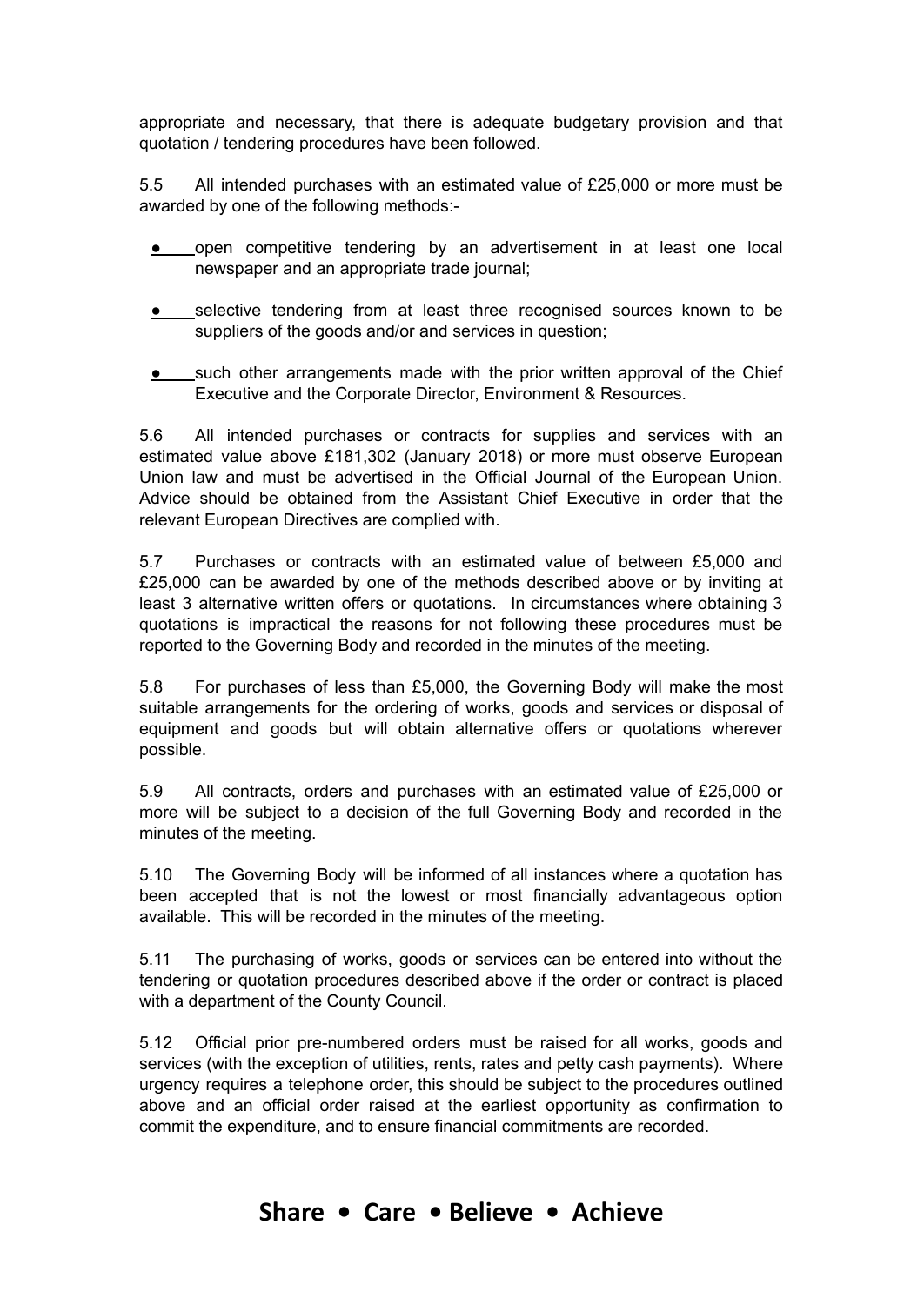5.13 Where orders are sent by fax, both sides must be faxed to the supplier as the standard NCC conditions of order are printed on the reverse of the order form.

5.14 When an order is placed, the value should be committed against the appropriate budget heading on the schools financial system so that it is included in budget monitoring reports.

5.15 Official orders will only be used for goods and services provided to the school. Individuals are not permitted to use official orders to obtain goods or services for their private use.

5.16 The *Business Manager/Finance Officer* will ensure that goods and services are checked on receipt to ensure that they match the order. Wherever possible, the person responsible for checking the goods or services is not the person who orders the goods and processed the invoice. The checking procedure should be recorded on the order / delivery note and passed to the person responsible for processing invoices.

- 5.17 The *Business Manager/ Finance Officer* will ensure that payments are only made to a supplier once the goods or services have been received and checked and confirmed as being satisfactory, and on receipt of a proper invoice which has been received, checked, coded and certified for payment.
- 5.18 The limits of delegated authority as approved by the Governing Body for authorising invoices for payment are as detailed below. There is no limit set for the Head Teacher as control over the level of authorisation has already been applied in the ordering process as identified in section 5.2 and 5.3

| <b>Head Teacher</b>                      | <b>No limit</b> |  |
|------------------------------------------|-----------------|--|
| <b>Business Manager/ Finance Officer</b> | £5,000          |  |

5.19 Wherever possible, the authorisation of an invoice should not be performed by a person if they have also authorised the order and checked the receipt of goods or services.

5.20 All cheques raised require two signatures and these must be employees of the school. As outlined in the school's bank mandate all cheques in excess of £5,000\* must be signed by the Head Teacher. There is no limit set for the Head Teacher as control over the level of authorisation has already been applied in the ordering process as identified in section 5.2 and 5.3. The financial limits of delegated authority as approved by the Governing Body for signing cheques are detailed below:-

| <b>Head Teacher</b>                      | No limit |
|------------------------------------------|----------|
| <b>Deputy Head Teacher</b>               | £25,000  |
| <b>Business Manager/ Finance Officer</b> | £5,000   |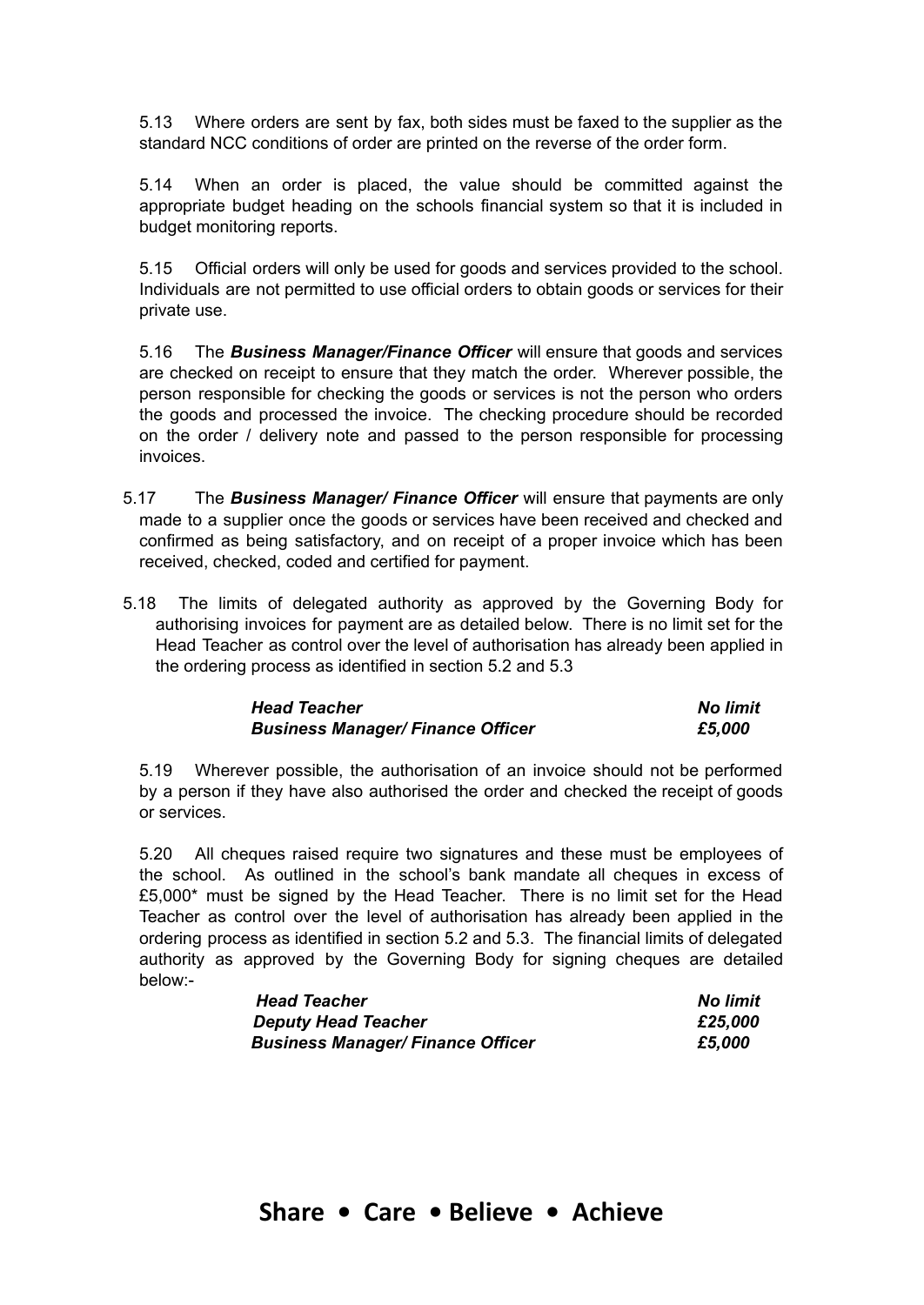## 6.1 **INCOME**

6.1 The Governing Body will determine the charging policy for lettings and the supply of other goods and services. This will determine the rates of hire in place and will be reviewed on an annual basis.

6.2 All lettings will be authorised by *Business Manager* in accordance with the charging policy agreed by the Governing Body. Proper records should be kept of all lettings and the income due from these.

6.3 The *Business Manager* is responsible for ensuring that the responsibility for identifying sums due to the school is separated from the responsibility for collecting and banking such sums.

6.4 Invoices will be issued promptly by the *Business Manager* following the delivery of the service. This period of time will not exceed 30 days. Wherever possible, income should be collected in advance of the letting or service taking place.

6.5 Official, pre-numbered receipts will be issued for all income collected from external sources by the *Business Manager.* These will be traceable to the record of the banking.

6.6 All receipts and other records of income will be securely retained.

6.7 All cash and cheques will be held securely to safeguard against loss or theft. The amount of money held at any one time will not exceed the amount covered by the schools insurance policy.

6.8 All monies will be paid into the relevant bank account **Lloyds** promptly and in full. Where a school closure period exceeds 24 hours, all significant income should be banked prior to this.

6.9 The Governing Body does not permit the encashment of personal cheques from income collections or the use of income collections to make payments.

6.10 The *Business Manager* is responsible for ensuring that monthly reconciliation takes place between the income collected and the sums deposited at the bank. This reconciliation should be fully documented and available for inspection when required.

6.11 Debts will be written off in accordance with section 2.1.6 of the Nottinghamshire Scheme for Financing Schools. The Governing Body will be informed of any such debts prior to them being written off. A record of any sums written off will be maintained.

6.12 The Head Teacher will ensure that any transfers of money between staff are recorded and signed for.

6.13 Wherever possible, monies from vending and other machines should be emptied and the cash counted by two people.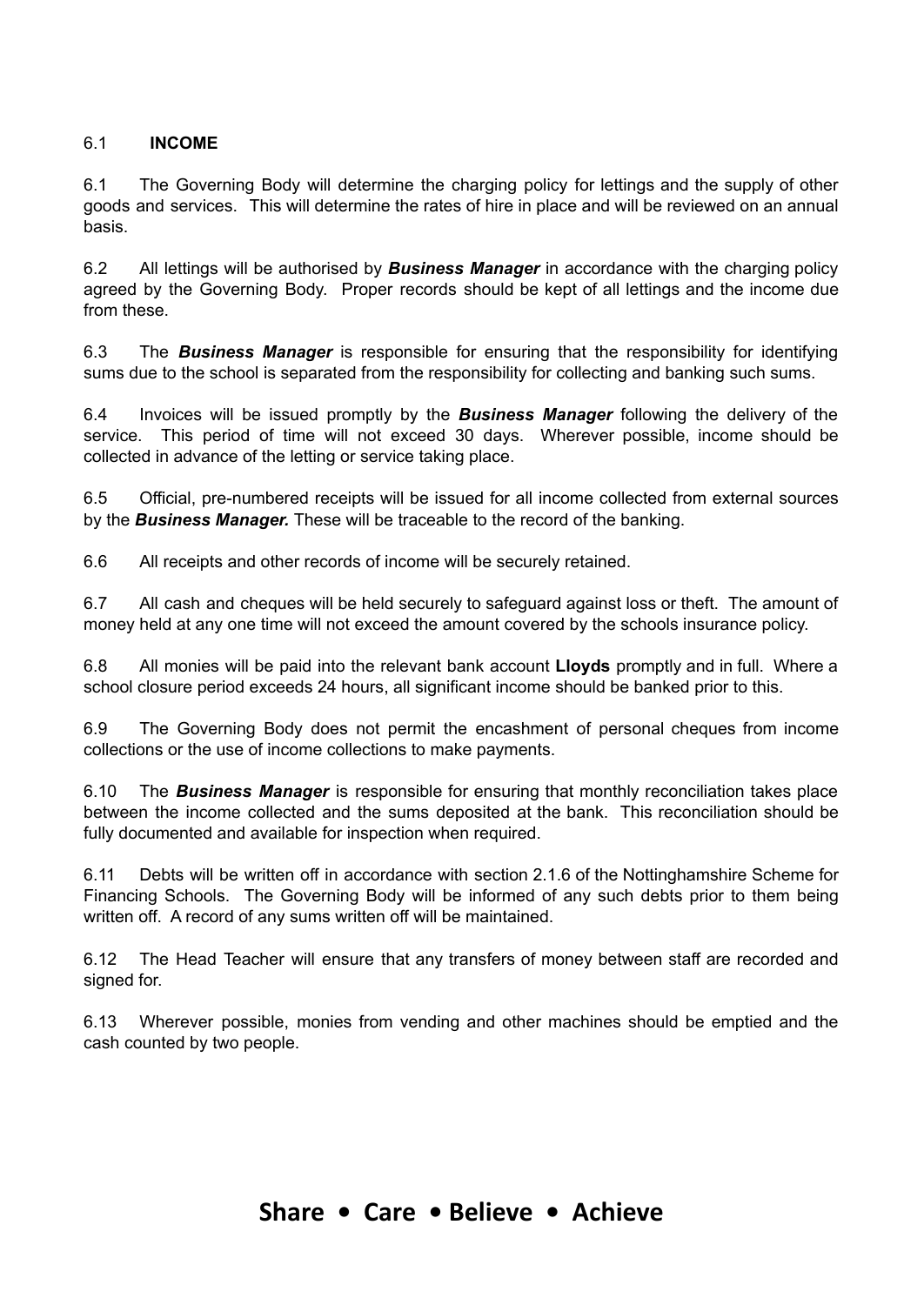## **7 BANKING ARRANGEMENTS**

7.1 The Head Teacher will ensure on behalf of the Governing Body that the operation of the school bank account (including the use of direct debits and debit / credit cards) is in accordance with section  $3$  – 'Instalments of budget share; banking arrangements' and Annex E – 'Local Bank Account Scheme Regulations' of the Nottinghamshire Scheme for Financing Schools. *Copies of this policy or can be found in The Finance Office.*

7.2 The Head Teacher will ensure that appropriate steps are taken to reduce the risk of bank / cheque fraud occurring or minimise the potential loss if this has already occurred in line with the guidance produced by -Schools Finance team on Wired (Wired Communities/CFCS Finance Public Health and Schools)/Document Library/Schools/ Bank Account Scheme/Other).

7.3 The *Business Manager* will ensure that bank statements are obtained on at least a monthly basis and reconciled against the school financial system and relevant accounting records. Bank reconciliations will be signed as evidence of completion.

7.4 The Head Teacher or nominated person will certify the monthly bank reconciliation and countersign the relevant reports as evidence that the checks have taken place.

7.5 Where possible, the person responsible for undertaking the bank reconciliation will not be responsible for the processing of receipts or payments.

7.6 Supporting vouchers will be made available to cheque signatories to safeguard against inappropriate expenditure.

7.7 Only manuscript signatures are to be used (i.e. not stamps or facsimile) and cheques should not be pre-signed.

7.8 Chequebooks will be held securely when not in use.

7.9 The Head Teacher will maintain a list of all bank and building society accounts held by the school and a list of authorised signatories for each of these.

7.10 The *Business Manager* will ensure that the school's cash flow is regularly monitored to ensure that the account does not become overdrawn.

# **Debit / Credit Card Usage**

7.11 The school has a credit / debit card which has been set up and is used in accordance with Section 3 of the Local Bank Account Scheme Regulations (Annex E of the LA Scheme for Financing Schools). The use of the card has been approved by the Governing Body and formally recorded in the minutes of this meeting.

7.12 The authorised users of the card(s) and their financial limits of delegated authority (including monthly spend restrictions) are outlined below:-

| <b>Business Manager</b> | £1,000 |
|-------------------------|--------|
| <b>Finance Officer</b>  | £1,000 |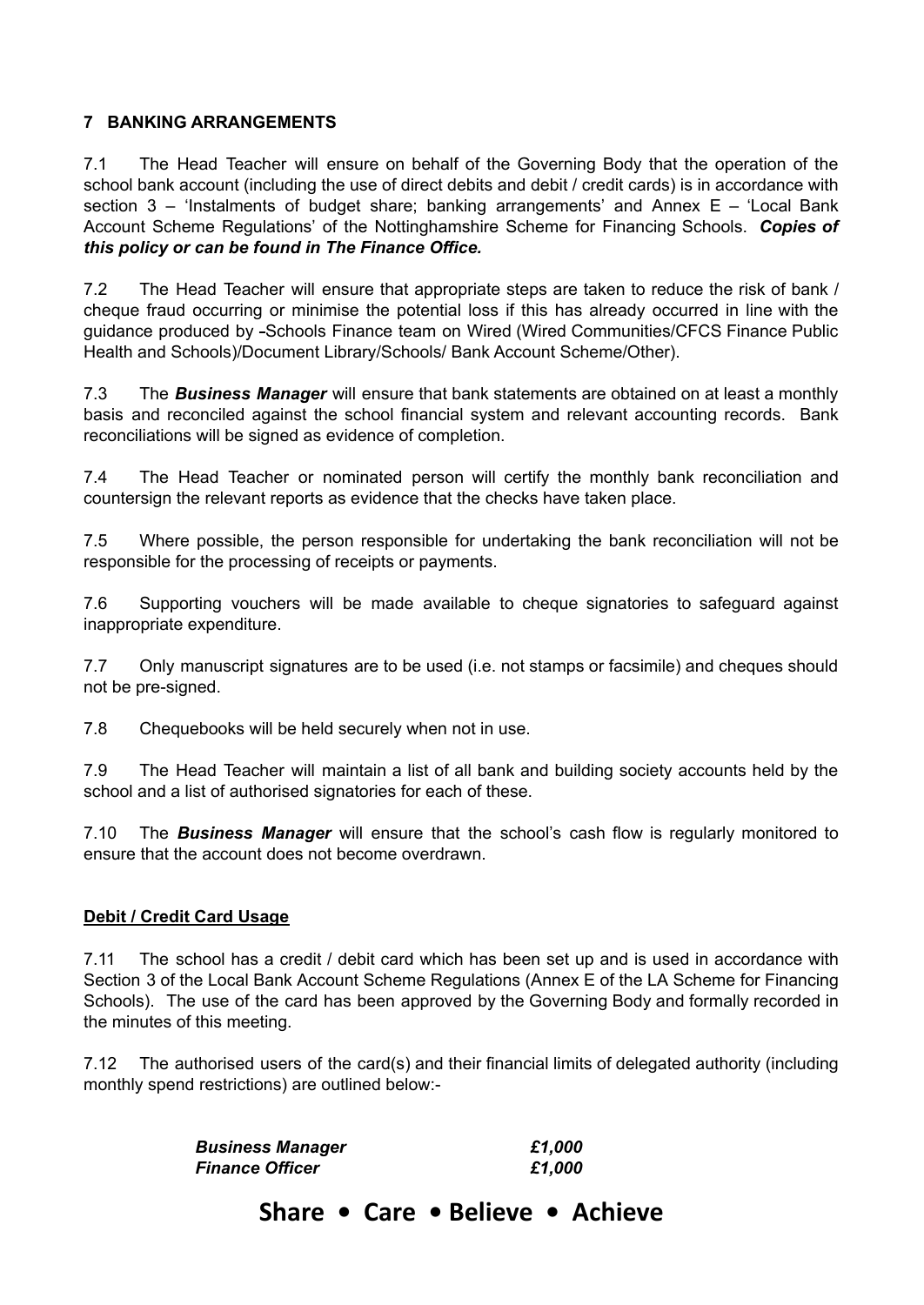7.13 The issue and control of the card(s) is managed independently by the *Head Teacher* who is not a card signatory and hereafter referred to as the Card Manager. Cardholder(s) have been issued with associated notes of guidance, have signed to acknowledge receipt of the card and acceptance of the conditions of use and signed the card.

7.14 All debit / credit cards are held securely when not in use either by the cardholder or within the school in a secure location where there is limited access.

7.15 Any misuse of the card(s) outside of the conditions of use will result in the immediate withdrawal of the card(s) from the cardholder(s). The Head Teacher will take appropriate action in line with the County Council's financial regulations.

7.16 The loss of any card(s) will immediately be reported to the bank and Card Manager.

7.17 If the card(s) are no longer required or the cardholder(s) leave the school they shall be returned to the Card Manager and destroyed in accordance with accepted procedures.

7.18 Card(s) will not be used for the withdrawal of cash through any ATM or cash back facilities. In exceptional circumstances cash may be withdrawn with **prior** approval of the Head Teacher.

7.19 School debit / credit cards must not be used for personal purchases.

7.20 The use of school debit / credit cards for ordering goods and services shall operate in conjunction with the principles of best value.

7.21 The debit / credit card(s) should not be used until confirmation has been made with the relevant budget holder that there is budget available under the budget heading to cover the cost of the proposed expenditure. Confirmation should also be sought that there are sufficient balances in the bank account prior to the use of cards.

7.22 A record of expenditure incurred together with supporting vouchers or receipts should be maintained by the cardholder(s), including a valid VAT receipt where relevant. These should be submitted to the Budget Manager for the purpose of checking payments made.

7.23 Any credit card balances should be cleared in full either by cheque or approved direct debit by the due date. Debit card payments should be debited directly from the school bank account.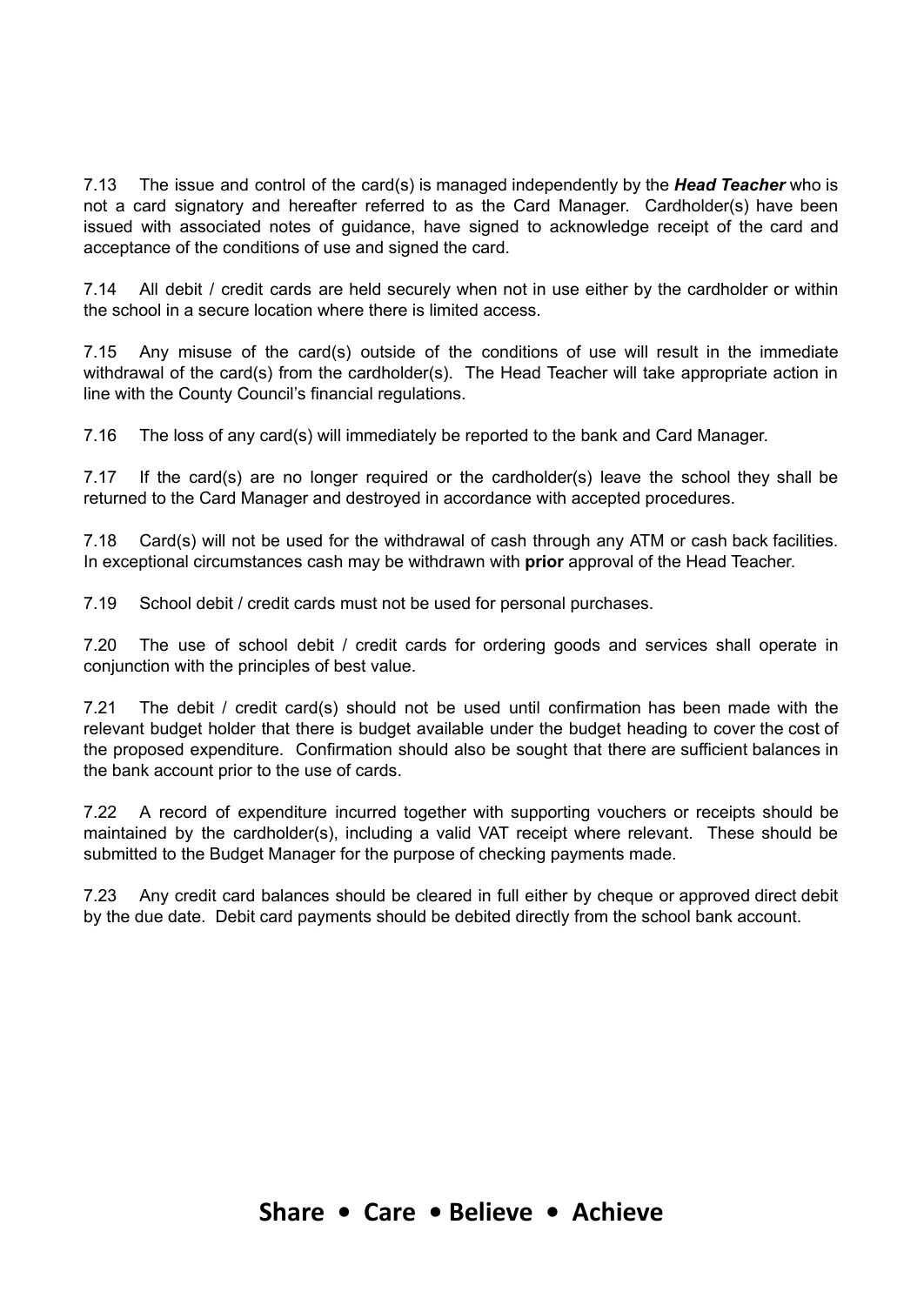## **8 PERSONNEL AND PAYROLL**

8.1 The Governing Body has established procedures for the administration of personnel activities, including appointments, terminations and promotions. *The relevant documents can be found in the Head Teacher's P A's office.*

8.2 The Head Teacher will ensure that the duties of authorising appointments, making changes to conditions or terminating the employment of staff are separated from the duties of processing payroll notifications and claims wherever possible.

8.3 The Head Teacher will ensure that all processes in relation to completing, checking and authorising any documents and claims related to appointments, terminations of employment and expenses are carried out by more than one person.

8.4 Details of staff able to authorise any documents and claims should be forwarded to the school's payroll bureau, including specimen signatures where required.

8.5 The Head Teacher will ensure that personnel records are kept securely and only authorised personnel have access to them.

8.6 All payments to individuals should be made through the payroll system except where an employment self assessment questionnaire has been completed and the Head Teacher is satisfied from reading the guidance that the contract is one of self employment.

8.7 The Head Teacher will maintain a list of all staff employed at the school. This will be updated on a *termly* basis to reflect new starters and leavers.

8.8 The Head Teacher will ensure that regular payroll checks are carried out on payroll transactions against the schools documentation on staffing and pay to ensure they match.

## **9 PETTY CASH**

9.1 Petty cash has been removed. All payments will be made following the normal ordering process and bank transfers will be processed accordingly.

## **10 VAT AND TAXATION**

The Head Teacher will ensure that all staff involved in the financial administration procedures within the school are aware of the current VAT and income tax regulations in accordance with section 7 of the Nottinghamshire Scheme for Financing Schools.

## 11 **SECURITY OF ASSETS, STOCK AND OTHER PROPERTY**

11.1 The Head Teacher is responsible for ensuring that assets, stock, cash and other property belonging to the school is kept in safe custody.

11.2 The Head Teacher will ensure that stock levels are maintained in such a way to ensure continuity and availability of materials; maximum efficiency of annual budgets; good condition of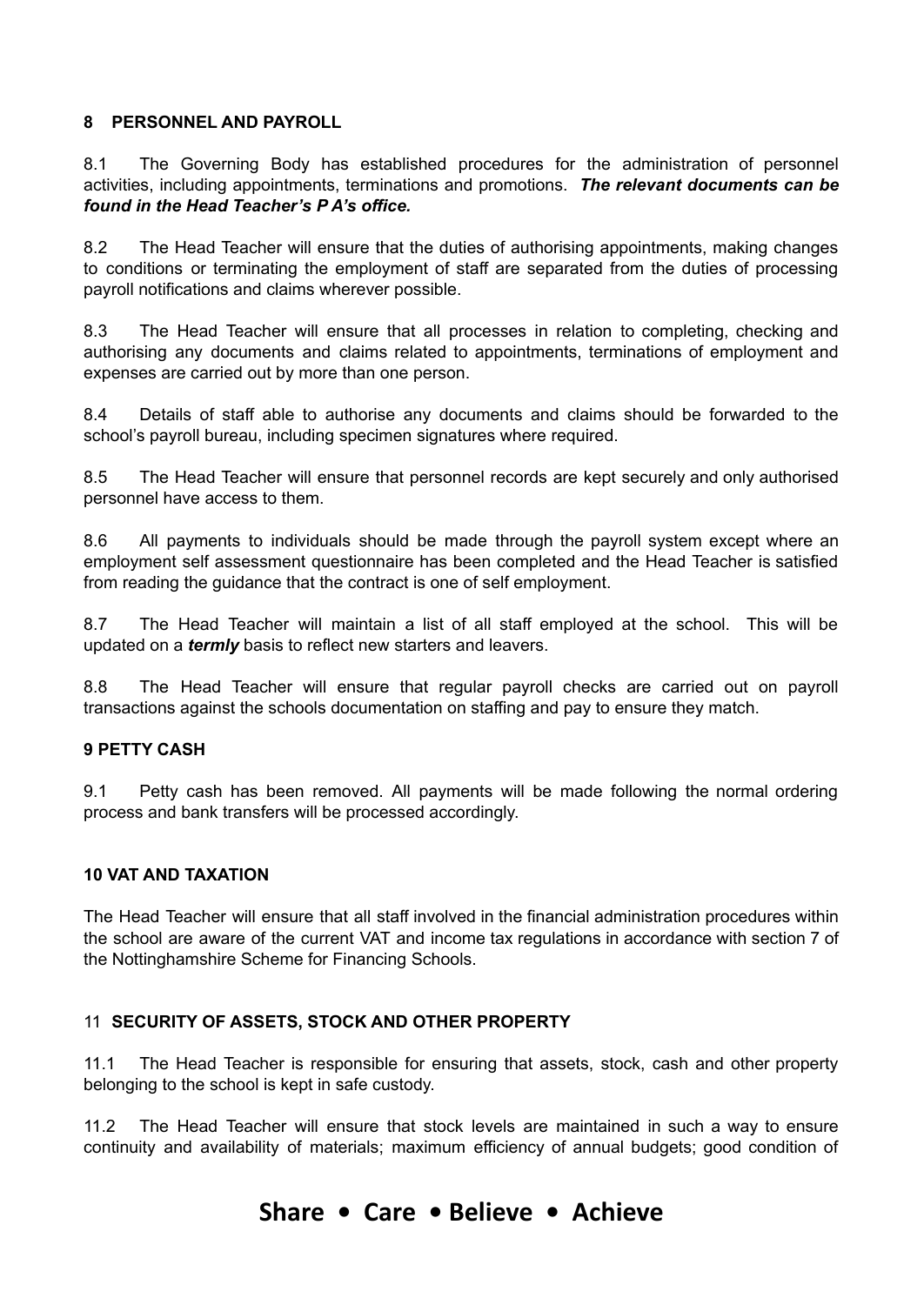stock and efficient use of storage capacity. Independent physical checks should be made of significant stocks no less than annually against stock records.

11.3 The Head Teacher will ensure that an inventory is maintained of all portable, desirable, valuable and uniquely identifiable items. The school uses a programme called **School Asset Manager**. This will record details of serial numbers, make and model where applicable and the item's location within the school. All such items will be security marked with a barcode which identifies it as being the property of the school.

11.4 An annual check of the inventories against items physically held will be undertaken by an independent person and documented. All discrepancies identified on this check will be investigated reported to the Governing Body.

11.5 Where school property is loaned to staff or pupils and taken off site it will be recorded in a loans of equipment register. This will include the date of the loan, return and signature of the person borrowing the equipment. Any such loans should be authorised by *Line Managers***.**

11.6 If stocks or equipment are surplus, obsolete, damaged, not traceable or stolen, the governing body will authorise the write-off and sale or disposal in accordance with section 2.1.4 of the Nottinghamshire Scheme for Financing Schools.

11.7 Safes and secure cupboards/cabinets will be kept locked, the keys removed and held in a secure location as determined by the Head Teacher.

## 12 **INSURANCE**

12.1 The Governing Body will ensure that adequate insurance is taken out to cover risks to which the school is exposed. The school currently places its insurance arrangements with the County Council. An annual review of all risks will be conducted to ensure that an appropriate level of cover is maintained.

12.2 The Governing Body will review all risks not covered by the County Council on an annual basis and determine whether additional cover should be taken out.

12.3 The Head Teacher will ensure that the Corporate Director, Environment & Resources is notified of all new risks, additions and alterations which require insurance or affect the school's existing insurance arrangements.

12.4 No indemnity will be given to any third party without the written consent of the Corporate Director, Environment & Resources.

12.5 The Head Teacher will ensure that the Corporate Director, Environment & Resources is immediately informed of any accident, loss or other incident that may give rise to an insurance claim.

12.6 The Governing Body will ensure that the insurance cover purchased covers the use of school property whilst off school premises.

## **13 DATA SECURITY**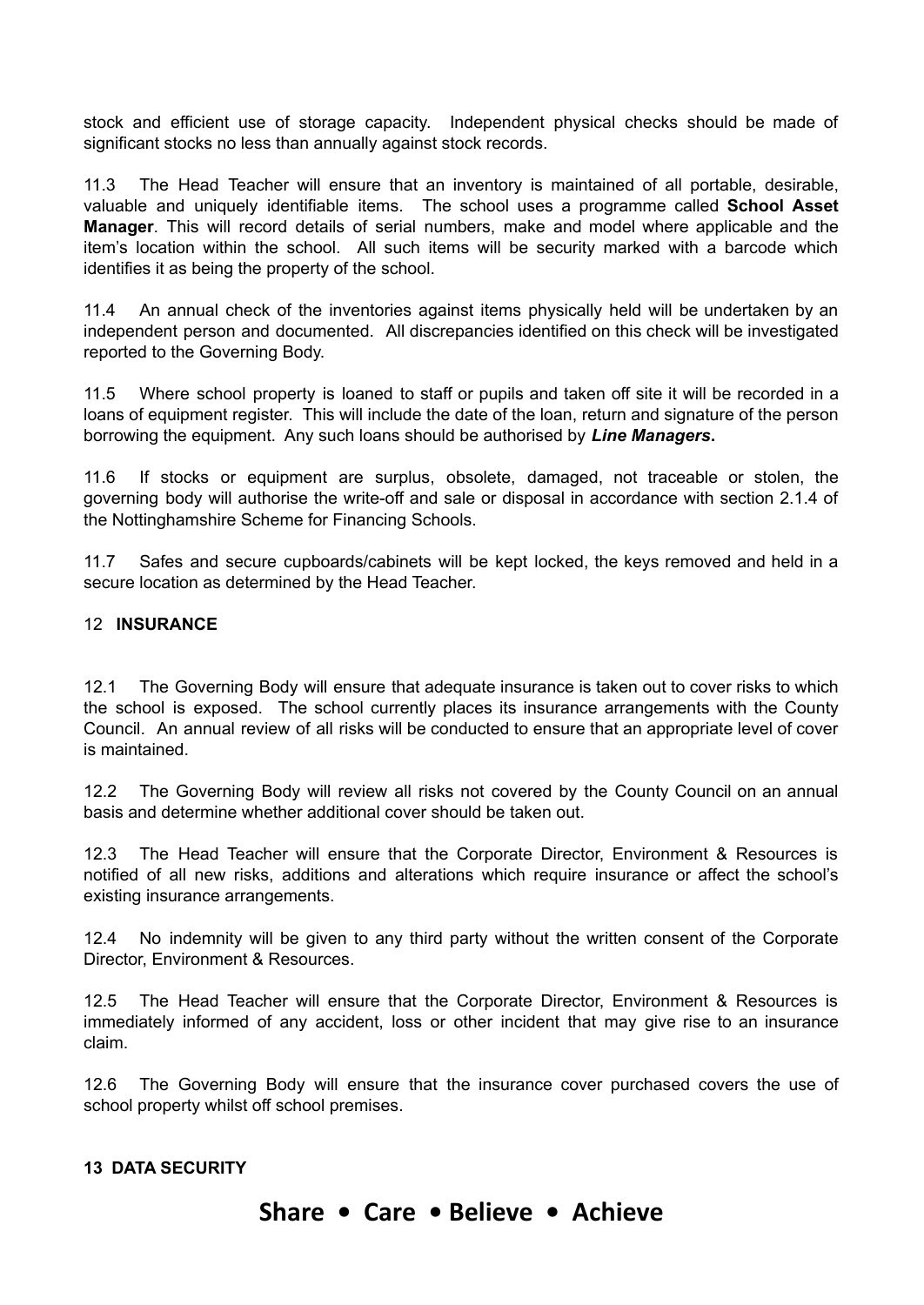13.1 The Governing Body will ensure that the school is registered in accordance with the Data Protection Act 1998. The use of any systems to record or process information will comply with this legislation.

13.2 The Head Teacher is responsible for ensuring that data is regularly backed up, and that all back-up disks / tapes are securely held in a fireproof location.

13.3 The Head Teacher will ensure that the computer systems used for school management are password protected and that only authorised staff have access to the systems. Passwords should not be disclosed, should be changed regularly and updated for staff changes.

13.4 The Head Teacher will ensure that adequate protection is in place to safeguard school systems and data against computer viruses. Only authorised software will be used.

## **14 SCHOOL AND OTHER PRIVATE FUNDS**

14.1 The Head Teacher will ensure that voluntary funds are accounted for separately from the school's delegated budget and are held in a separate bank account.

14.2 The Head Teacher, on behalf of the Governing Body, will ensure that the accounting procedures for any voluntary funds reflect the same standard as those required for accounting for the school's delegated budget.

14.3 Any voluntary accounts will be subject to an annual audit by NCC Internal Audit Services or a suitable qualified or experienced independent auditor. The audit report will be presented to the Governing Body for their formal approval and recorded in the minutes of the meeting. A copy of the annual school fund audit certificate, signed by the Head Teacher and the honorary Auditor should be forwarded onto NCC Internal Audit Services.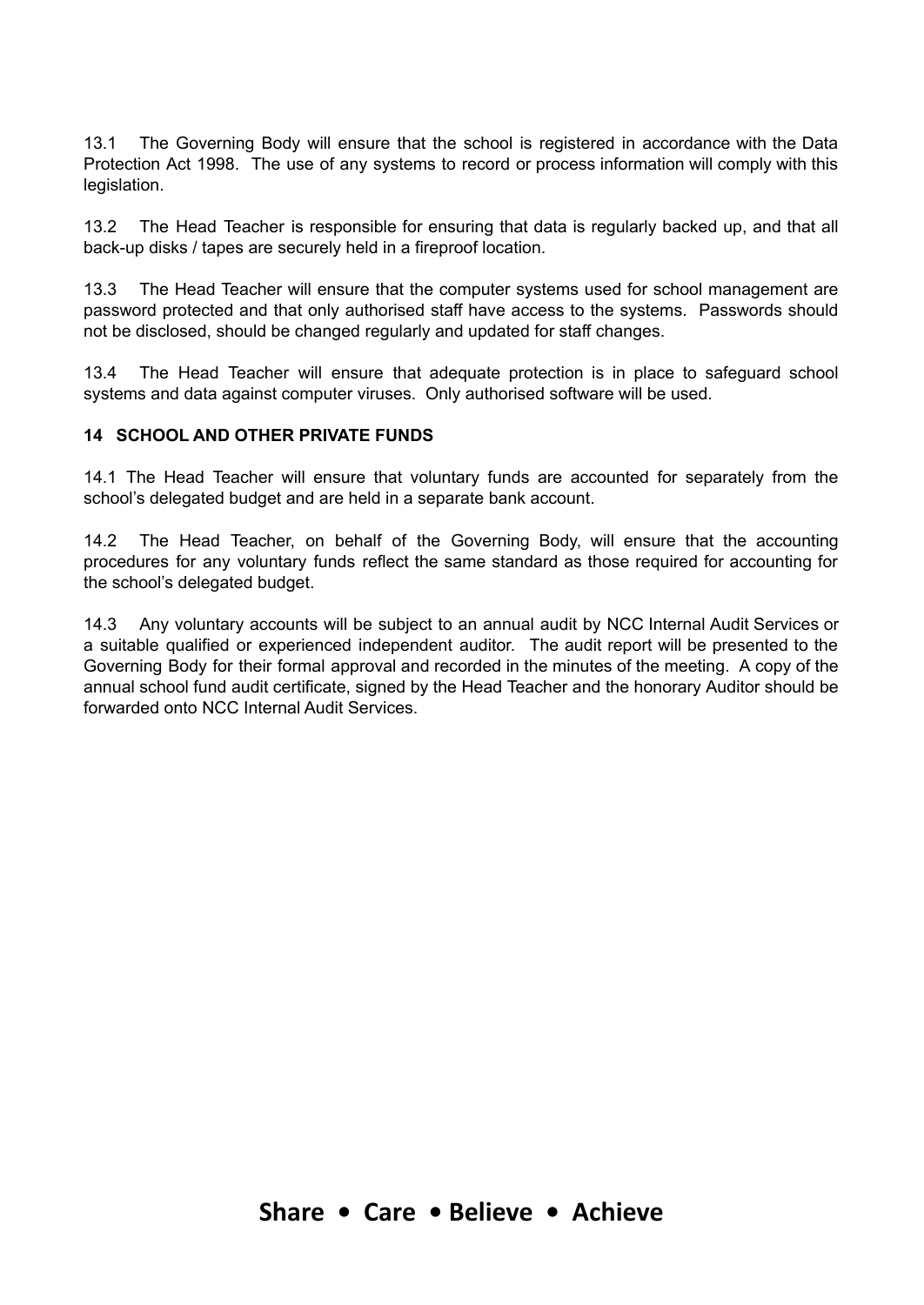#### **APPENDIX 1**

#### **COST CENTRE LISTINGS**

CE02 New Construction D Phillips CR01 Contingency & Reserves D Phillips E01 Teaching Staff D Phillips E02 Supply Teachers Supply Teachers S Williams E03 Education Support Staff D Phillips E04 Premises Staff D Phillips E05 Admin & Clerical Staff D Phillips E07 Cost of Other Staff D Phillips E08 Indirect Employee Expenses D Phillips E09 Staff Development & Training P Sweeney E10 Supply Teacher Insurance K.Lowde E11 Staff Related Insurance **K.Lowde** E12 Building & Maintenance K.Lowde E13 Grounds Maintenance & Improvement K.Lowde E14 Cleaning & Caretaking Careta Careta K.Lowde E15 Communication Controller Water & Sewerage Communication Communication Communication Communication Communication Communication Communication Communication Communication Communication Communication Communication Communic E16 Energy Energy Energy K.Lowde E18 Other Occupation Costs K.Lowde E19 Learning Resources not ICT K.Lowde E19 Actywk Activities Week C Huckerby E19A English/Media K Davies E19B Maths J Quarmby E19Bursar 16-19 Bursary K Lowde E19C Library Library P Gregson-Allcott E19D Creative Technologies M Slaney E19Discov Discovery Days L Goodhead E19DofE Duke of Edinburgh P Harris E19F Learning Support A Lawrence E19G PSHCE L Goodhead E19GT Behaviour Behaviour G Taylor E19H Science Science J Palmer E19Project Fund Project Fund D Phillips E19Hums Humanities **Humanities** V Thorpe E19Interv Intervention Coodhead E19Level 3 Yr 7 Under Level 3 L Goodhead E19N Modern Foreign Languages G Devine E19Per **Performing Arts** Performing Arts **D** Lodge E19PPrem Pupil Premium General L Goodhead

#### **CODE DESCRIPTION HOLDER**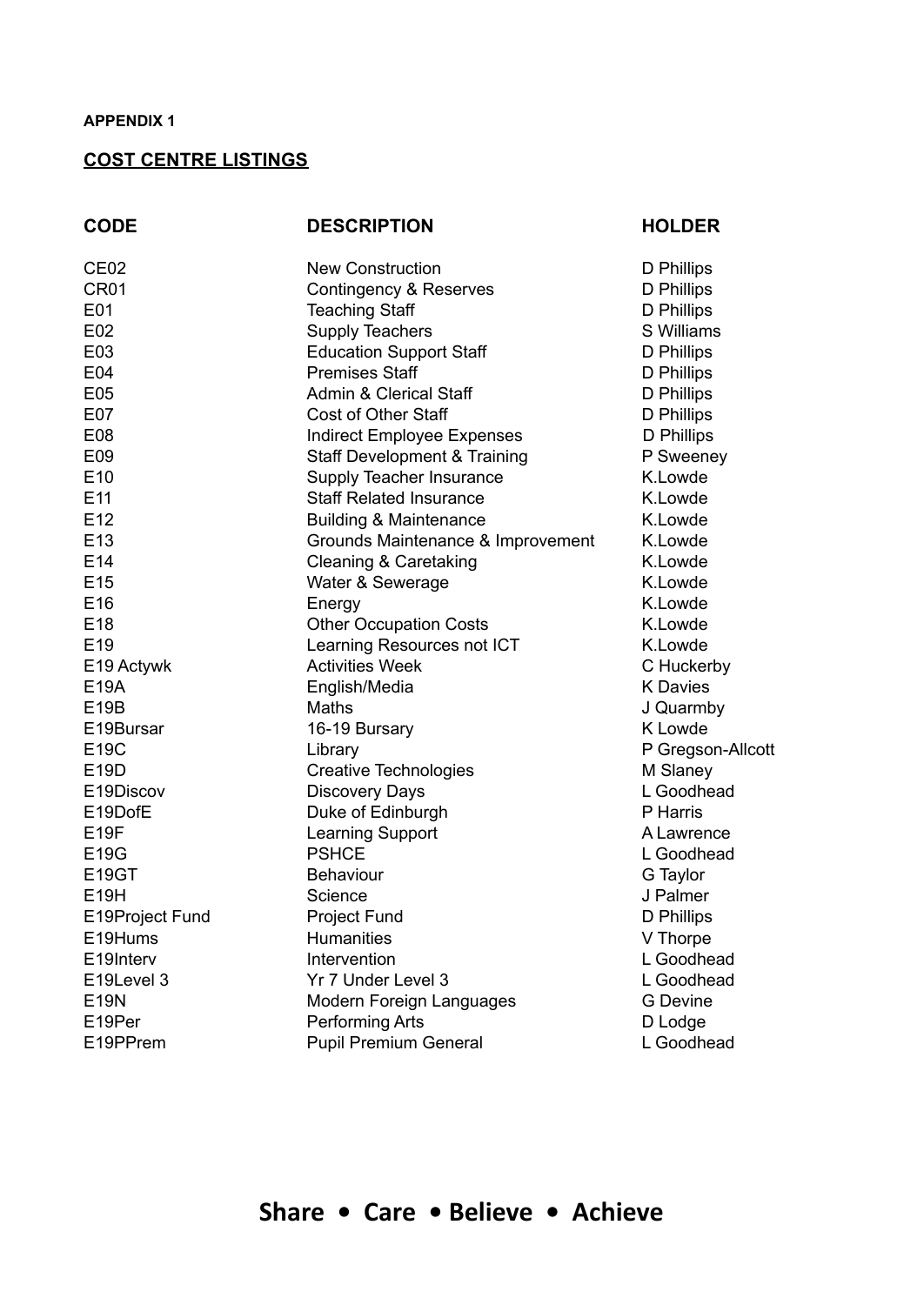| <b>CODE</b>   | <b>DESCRIPTION</b>                | <b>HOLDER</b>         |
|---------------|-----------------------------------|-----------------------|
| E19SFund      | School Fund                       | C Huckerby            |
| E19U          | Reprographics                     | K.Lowde               |
| E19Z          | <b>Work Related Learning</b>      | S Brown               |
| E20           | <b>ICT Development</b>            | RWheatley/MLucas      |
| <b>E20A</b>   | <b>ICT Licensing/Hardware</b>     | RWheatley/MLucas      |
| E21           | Exam Fees                         | K Tipping             |
| E22           | <b>Administrative Supplies</b>    | K Lowde               |
| E22A          | Initial Teacher Training          | P Sweeney             |
| E23           | <b>Other Insurance Premiums</b>   | K Lowde               |
| E25           | <b>Catering Supplies</b>          | K Lowde               |
| E26           | <b>Agency Supply Staff</b>        | S Williams            |
| E27           | Bought in Prof Services - Curric  | L Goodhead            |
| <b>E27A</b>   | <b>SBAP</b>                       | D Phillips/L Goodhead |
| E28           | Bought in Prof Services- other    | D Phillips/K Lowde    |
| E29           | Loan Interest                     | K Lowde               |
| E30           | Direct Revenue Financing          | D Phillips/K Lowde    |
| 106           | <b>Other Government Grants</b>    | D Phillips/K Lowde    |
| 107           | Other Grants and Payments         | D Phillips/K Lowde    |
| 108           | Income from Facilities & Services | K Lowde               |
| 109           | Income from Catering              | K Lowde               |
| 110           | Receipts Supply Teach Ins Claim   | K Lowde               |
| 111           | Receipts from other Ins Claims    | K Lowde               |
| 112           | <b>Contributions to Visits</b>    | C Huckerby            |
| 113           | Donations and/or Private Funds    | K Lowde               |
| <b>LVE19I</b> | Lakeview Tutor                    | K Fyles               |